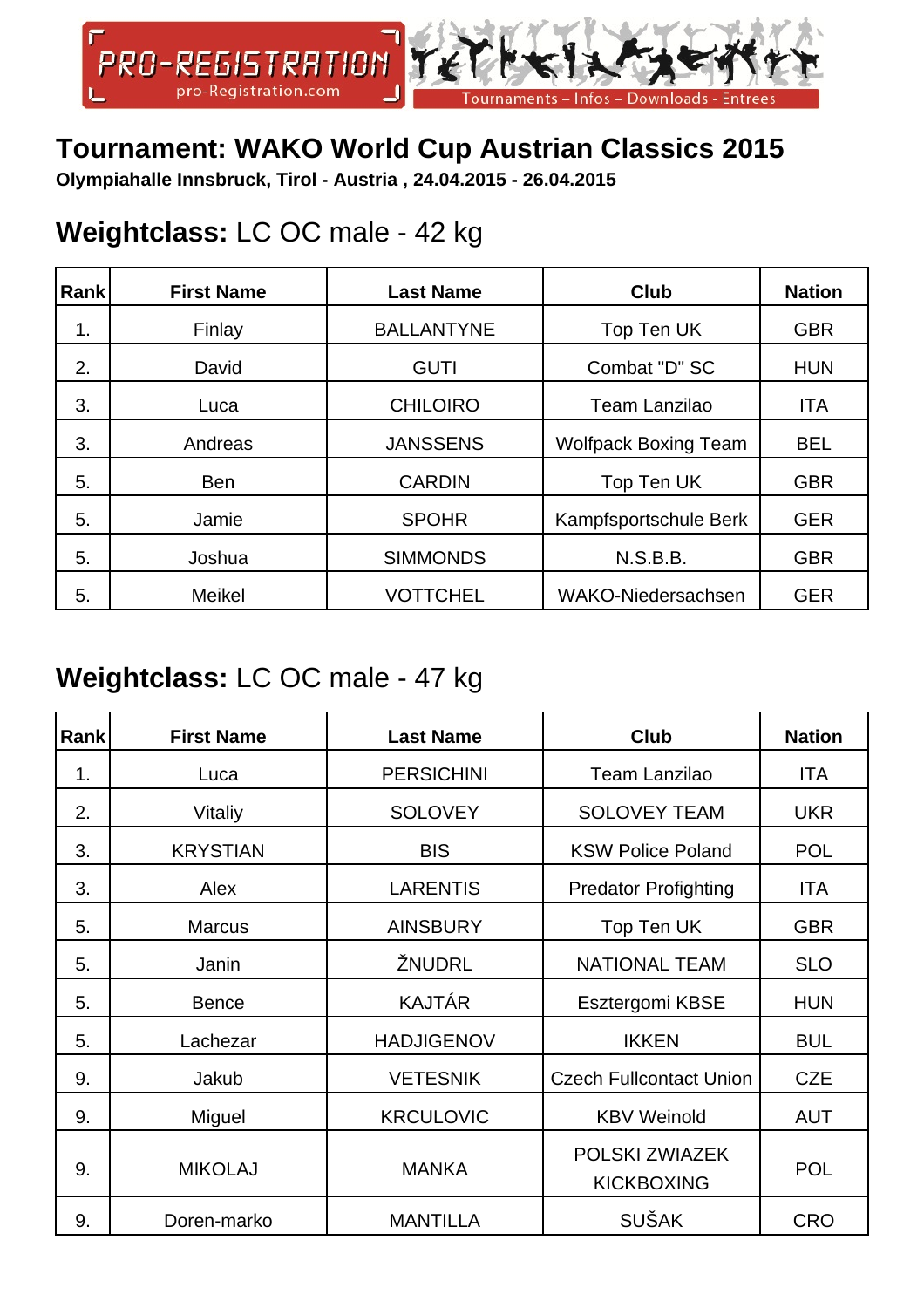|    | <b>ANTON</b> | <b>POROPUDAS</b> | Järvenpään Kehäkarhut | <b>FIN</b> |
|----|--------------|------------------|-----------------------|------------|
|    | Rama         | ARIFANI          | Kampfsportschule Berk | GER        |
| 9. | Sven         | <b>HOJS</b>      | NATIONAL TEAM         | <b>SLC</b> |

### **Weightclass:** LC OC male - 52 kg

| Rank | <b>First Name</b>   | <b>Last Name</b>   | <b>Club</b>                          | <b>Nation</b> |
|------|---------------------|--------------------|--------------------------------------|---------------|
| 1.   | <b>Noel</b>         | <b>KUNYA</b>       | <b>B&amp;G Angels</b><br>Versegyhaza | <b>HUN</b>    |
| 2.   | Lazar               | <b>ZITAREVIC</b>   | <b>Budo Sport Wien</b>               | AUT           |
| 3.   | Riccardo            | <b>SOLDI</b>       | <b>Dynamite Team</b>                 | ITA           |
| 3.   | Frantisek           | <b>POTUZAK</b>     | <b>Czech Fullcontact Union</b>       | <b>CZE</b>    |
| 5.   | Janin               | ŽNUDRL             | <b>NATIONAL TEAM</b>                 | <b>SLO</b>    |
| 5.   | Omer                | <b>MUSIC</b>       | <b>Chikudo Martial Arts</b>          | LIE           |
| 5.   | Kimmy               | <b>ZAMAN</b>       | Top Ten UK                           | <b>GBR</b>    |
| 5.   | <b>Sven Vitomir</b> | <b>KOROŠEC</b>     | <b>FIGHT CLUB GEPARD</b>             | <b>SLO</b>    |
| 9.   | <b>Bence</b>        | <b>HOLCZMÜLLER</b> | Agrobio Classic KB Club              | <b>HUN</b>    |
| 9.   | Mahammad            | <b>JAFAR</b>       | <b>Czech Fullcontact Union</b>       | <b>CZE</b>    |

# **Weightclass:** LC OC male - 57 kg

| Rank | <b>First Name</b> | <b>Last Name</b>  | <b>Club</b>                    | <b>Nation</b> |
|------|-------------------|-------------------|--------------------------------|---------------|
| 1.   | Lajos             | FÉSU              | <b>Tököl SE</b>                | <b>HUN</b>    |
| 2.   | Frantisek         | <b>POTUZAK</b>    | <b>Czech Fullcontact Union</b> | <b>CZE</b>    |
| 3.   | Tomljanovic       | <b>LUKA</b>       | <b>SUŠAK</b>                   | <b>CRO</b>    |
| 3.   | Valerio           | <b>BOVI</b>       | Top Team                       | <b>ITA</b>    |
| 5.   | Kimmy             | <b>ZAMAN</b>      | Top Ten UK                     | <b>GBR</b>    |
| 5.   | Ruben             | <b>BALDISSERA</b> | <b>KICK FOR FUN</b>            | <b>AUT</b>    |
| 5.   | <b>LUCA</b>       | <b>PELIZZOLI</b>  | Kick Boxing Bergamo            | <b>ITA</b>    |
| 5.   | Voitech           | <b>MODRA</b>      | <b>Czech Fullcontact Union</b> | <b>CZE</b>    |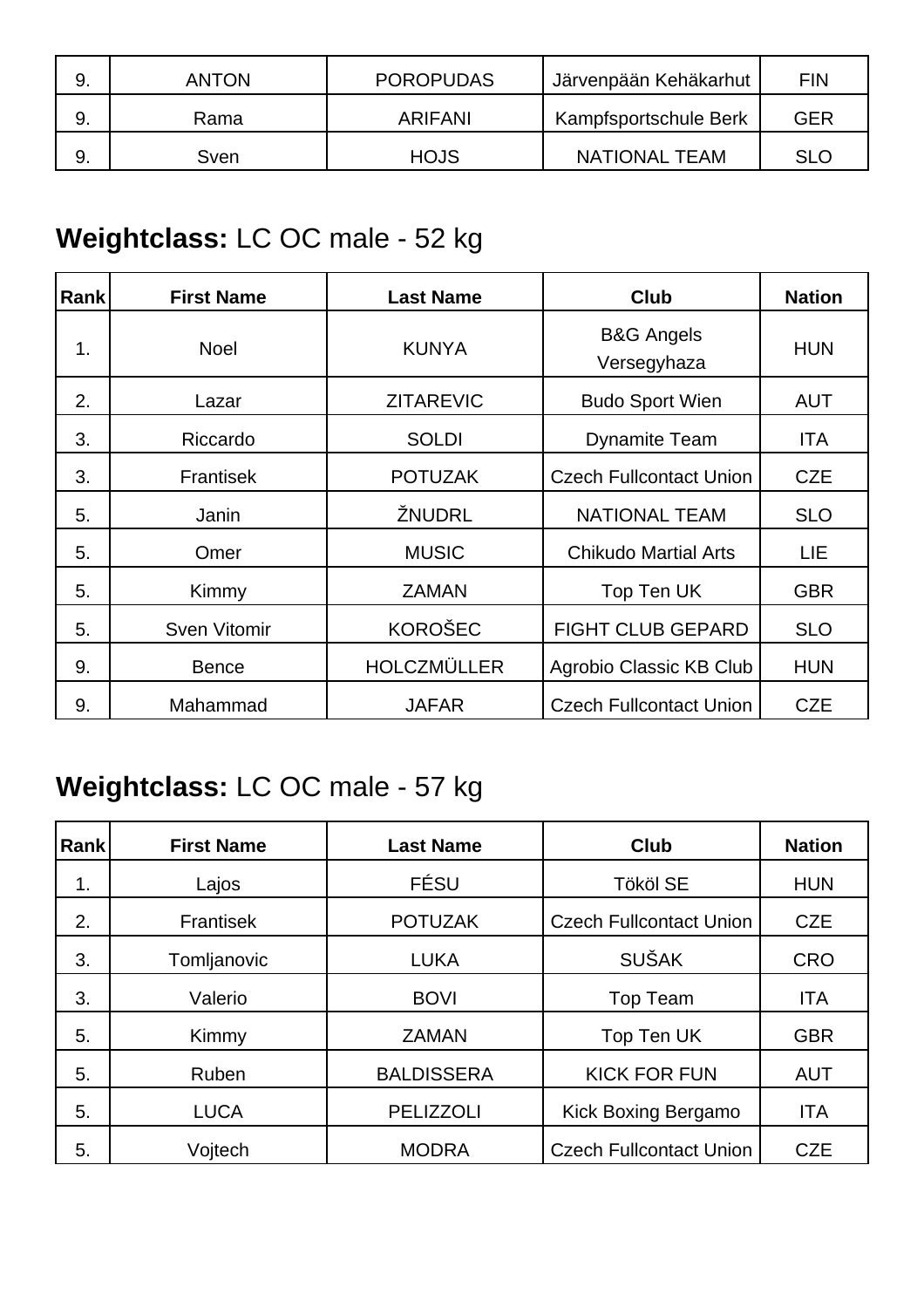### **Weightclass:** LC OC male - 63 kg

| Rank | <b>First Name</b> | <b>Last Name</b> | <b>Club</b>                    | <b>Nation</b> |
|------|-------------------|------------------|--------------------------------|---------------|
| 1.   | Daniel            | <b>GEORGIEV</b>  | <b>IKKEN</b>                   | <b>BUL</b>    |
| 2.   | <b>MANUEL</b>     | <b>PETRALIA</b>  | <b>CORTOCIRCUITO</b>           | <b>ITA</b>    |
| 3.   | Timi              | <b>SITAR</b>     | <b>NATIONAL TEAM</b>           | <b>SLO</b>    |
| 3.   | Luca-lysander     | <b>WEBER</b>     | Shotokan Club Butzbach         | <b>GER</b>    |
| 5.   | Adam              | <b>STRANIK</b>   | <b>Czech Fullcontact Union</b> | <b>CZE</b>    |
| 5.   | Petr              | <b>DVORACEK</b>  | <b>Czech Fullcontact Union</b> | <b>CZE</b>    |
| 5.   | Lubos             | <b>VANKA</b>     | <b>Czech Fullcontact Union</b> | <b>CZE</b>    |
| 5.   | <b>Belikto</b>    | <b>SHALUEV</b>   | <b>Budo Sport Wien</b>         | <b>AUT</b>    |
| 9.   | <b>Malik</b>      | <b>TRAUELSEN</b> | <b>WAKO-Niedersachsen</b>      | <b>GER</b>    |
| 9.   | David             | <b>MALAN</b>     | CBŠ Trnava                     | <b>SVK</b>    |
| 9.   | Glenn             | <b>ANICIC</b>    | <b>NATIONAL TEAM</b>           | <b>SLO</b>    |

#### **Weightclass:** LC OC male - 69 kg

| Rank | <b>First Name</b> | <b>Last Name</b> | <b>Club</b>                    | <b>Nation</b> |
|------|-------------------|------------------|--------------------------------|---------------|
| 1.   | Daniel            | <b>GEORGIEV</b>  | <b>IKKEN</b>                   | <b>BUL</b>    |
| 2.   | Daniel            | <b>BOGNAR</b>    | <b>Budo Sport Wien</b>         | <b>AUT</b>    |
| 3.   | Jakob             | <b>WALSER</b>    | <b>KBC Tiroler Oberland</b>    | <b>AUT</b>    |
| 3.   | Davide            | <b>LOMBARDI</b>  | lazio light contact            | <b>ITA</b>    |
| 5.   | Martin            | <b>JANECKY</b>   | <b>Czech Fullcontact Union</b> | <b>CZE</b>    |
| 5.   | Adam              | <b>STRANIK</b>   | <b>Czech Fullcontact Union</b> | <b>CZE</b>    |
| 5.   | Vitali            | <b>BAZJUK</b>    | <b>Czech Fullcontact Union</b> | <b>CZE</b>    |
| 5.   | Ladislav          | <b>GRUNDZA</b>   | <b>Czech Fullcontact Union</b> | <b>CZE</b>    |

#### **Weightclass:** LC OC male + 69 kg

| Rank | <b>First Name</b> | Last Name       | Club                    | <b>Nation</b> |
|------|-------------------|-----------------|-------------------------|---------------|
| . .  | Adam              | <b>PANEK</b>    | Czech Fullcontact Union | <b>CZE</b>    |
| ົ    | Tadej             | <b>KOLANDER</b> | <b>NATIONAL TEAM</b>    | <b>SLO</b>    |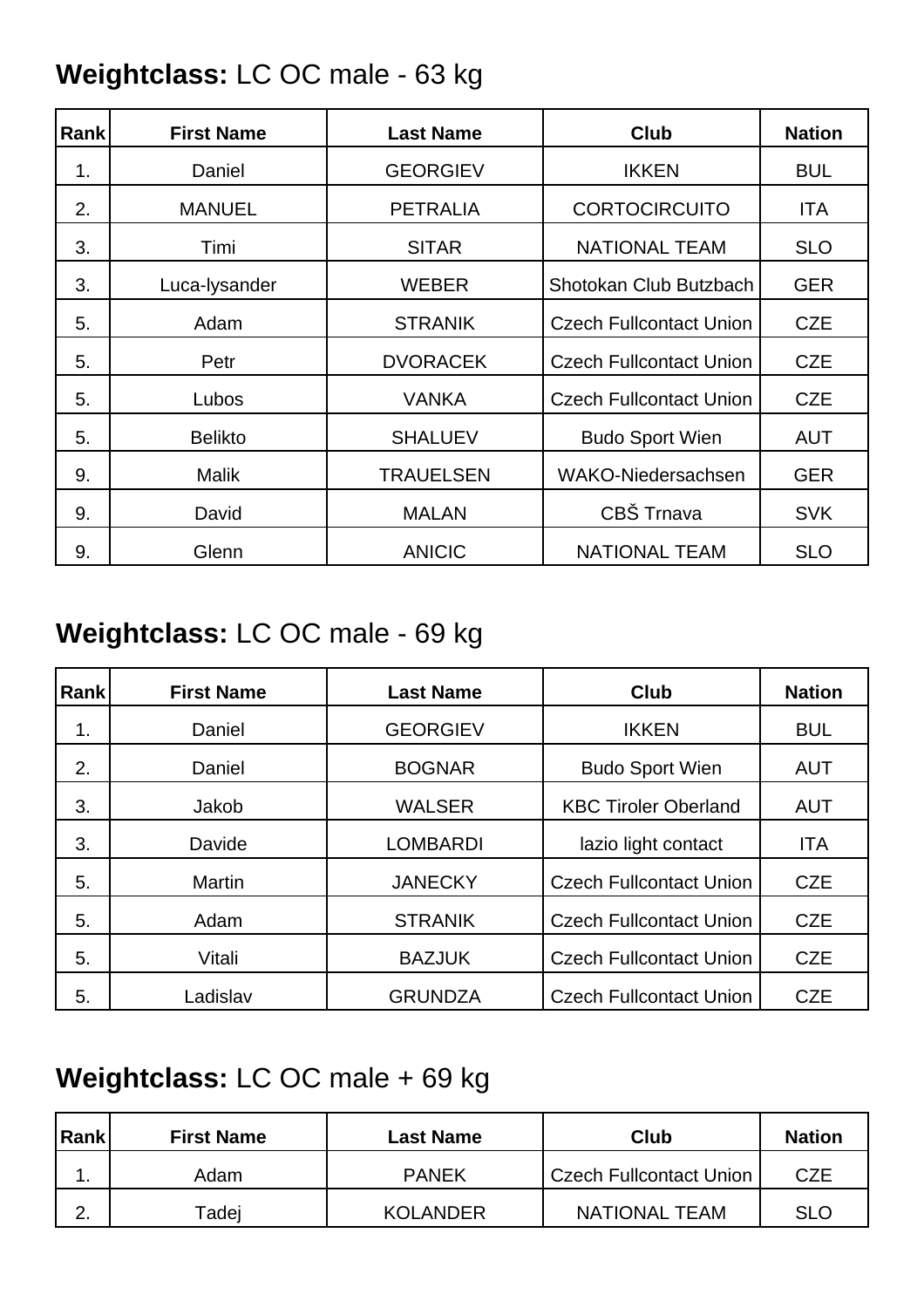| 3. | Eren   | <b>ALAY</b>        | <b>FS Team Becker</b>   | <b>GER</b> |
|----|--------|--------------------|-------------------------|------------|
| 3. | Khaled | <b>MERHI</b>       | Combat Berlin e.V       | <b>GER</b> |
| 5. | Daniel | <b>BOGNAR</b>      | <b>Budo Sport Wien</b>  | AUT        |
| 5. | Sinan  | <b>STEINWENDER</b> | <b>SK Union Spittal</b> | AUT        |

### **Weightclass:** LC OC female - 42 kg

| Rank | <b>First Name</b> | <b>Last Name</b> | Club                             | <b>Nation</b> |
|------|-------------------|------------------|----------------------------------|---------------|
| 1.   | <b>Bostan</b>     | <b>SAHIKA</b>    | KAMPFSPORT CENTER<br><b>KÖLN</b> | <b>GER</b>    |
| 2.   | Valentina         | <b>VACKOVA</b>   | <b>Czech Fullcontact Union</b>   | <b>CZE</b>    |
| 3.   | Alicia            | <b>PÉ</b>        | <b>Wolfpack Boxing Team</b>      | <b>BEL</b>    |
| 3.   | Anna-Maria        | <b>HERMANN</b>   | Kampfsportschule Berk            | <b>GER</b>    |
| 5.   | Nurhana           | <b>FAZLIC</b>    | <b>ATUS Gratkorn</b>             | <b>AUT</b>    |

#### **Weightclass:** LC OC female - 46 kg

| <b>Rank</b> | <b>First Name</b> | <b>Last Name</b> | <b>Club</b>                      | <b>Nation</b> |
|-------------|-------------------|------------------|----------------------------------|---------------|
| 1.          | <b>Nicole</b>     | <b>STRAK</b>     | WAKO-Niedersachsen               | <b>GER</b>    |
| 2.          | Vicelja           | <b>MARA</b>      | <b>SUŠAK</b>                     | <b>CRO</b>    |
| 3.          | Asude             | <b>DURSUN</b>    | <b>FS Team Becker</b>            | <b>GER</b>    |
| 3.          | <b>Bostan</b>     | <b>SAHIKA</b>    | KAMPFSPORT CENTER<br><b>KÖLN</b> | <b>GER</b>    |
| 5.          | <b>Bara</b>       | <b>JURASOVA</b>  | <b>Czech Fullcontact Union</b>   | <b>CZE</b>    |

### **Weightclass:** LC OC female - 50 kg

| Rank | <b>First Name</b> | <b>Last Name</b> | Club                        | <b>Nation</b> |
|------|-------------------|------------------|-----------------------------|---------------|
| 1.   | <b>Beatrice</b>   | <b>ZUCCHELLI</b> | Vallecamonica<br>kickboxing | <b>ITA</b>    |
| 2.   | Alisa             | <b>KIKER</b>     | <b>NATIONAL TEAM</b>        | <b>SLO</b>    |
| 3.   | Ela               | <b>ZNAOR</b>     | <b>KBK Malinska</b>         | <b>CRO</b>    |
| 3.   | Valentina         | <b>KERCSMÁR</b>  | Dinamica SE                 | <b>HUN</b>    |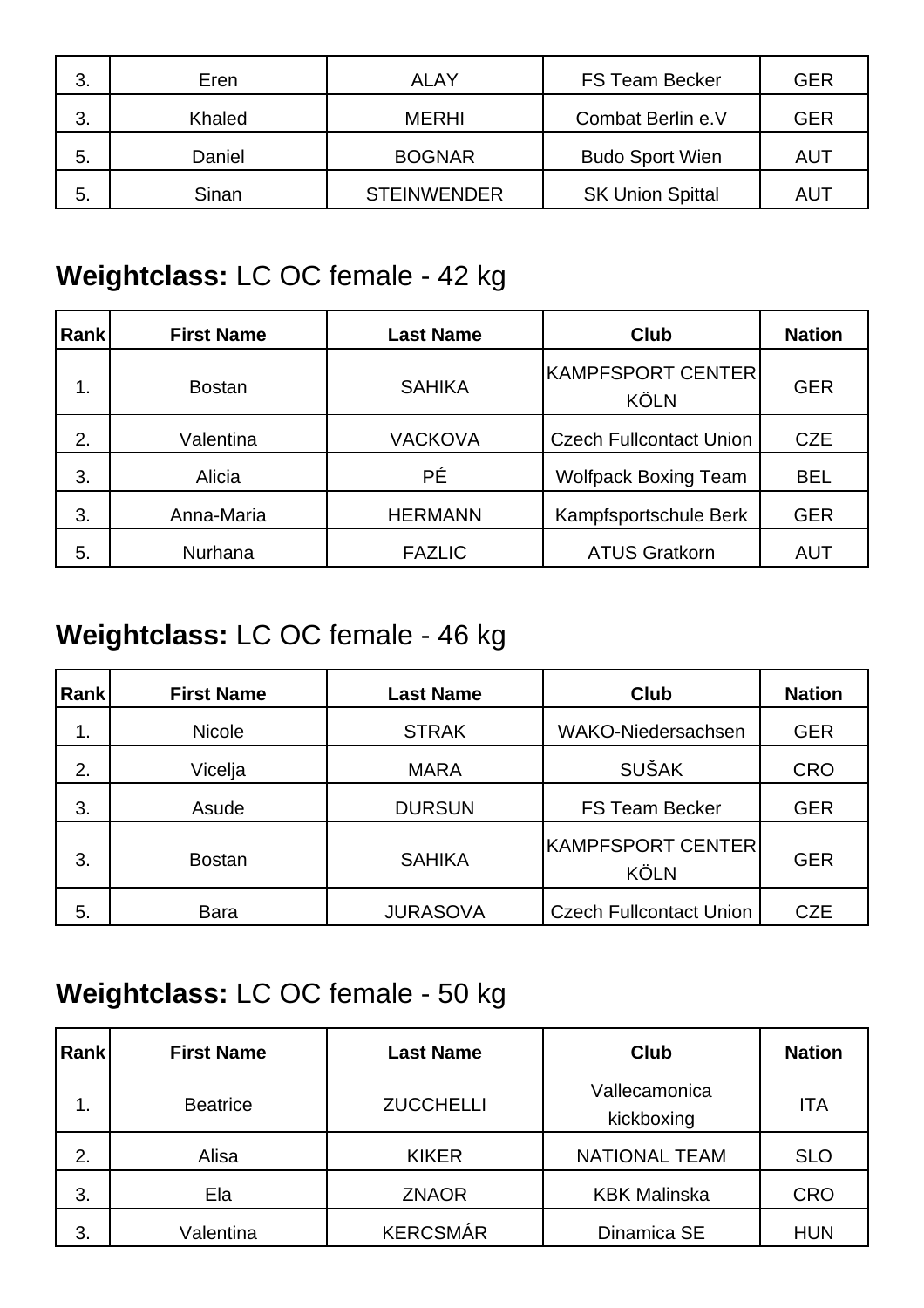| ັ. | vud<br>αιι | <b>\LSKA</b><br>OWAL<br>ΚI<br>◡ | Ostrowiecki Klub | DC |
|----|------------|---------------------------------|------------------|----|
|----|------------|---------------------------------|------------------|----|

#### **Weightclass:** LC OC female - 55 kg

| Rank | <b>First Name</b> | <b>Last Name</b>  | <b>Club</b>                      | <b>Nation</b> |
|------|-------------------|-------------------|----------------------------------|---------------|
| 1.   | <b>Jurisic</b>    | <b>LORENA</b>     | <b>SUŠAK</b>                     | <b>CRO</b>    |
| 2.   | <b>Treibert</b>   | <b>STELLA</b>     | <b>WAKO-Niedersachsen</b>        | <b>GER</b>    |
| 3.   | Aksoy             | <b>ÜMMÜGÜLSÜM</b> | KAMPFSPORT CENTER<br><b>KÖLN</b> | <b>GER</b>    |
| 3.   | Karen             | <b>SEGRER</b>     | <b>Predator Profighting</b>      | <b>ITA</b>    |
| 5.   | Lili              | <b>SCHNEIDER</b>  | <b>Tököl SE</b>                  | <b>HUN</b>    |
| 5.   | Veronica          | <b>FENAROLI</b>   | Vallecamonica<br>kickboxing      | <b>ITA</b>    |
| 5.   | <b>GIORGIA</b>    | <b>CAPUTO</b>     | <b>CORTOCIRCUITO</b>             | <b>ITA</b>    |

### **Weightclass:** LC OC female - 60 kg

| Rank | <b>First Name</b> | <b>Last Name</b>  | Club                              | <b>Nation</b> |
|------|-------------------|-------------------|-----------------------------------|---------------|
| 1.   | Nikola            | <b>HAMMEROVA</b>  | <b>Czech Fullcontact Union</b>    | <b>CZE</b>    |
| 2.   | Melina-Feliz      | <b>AKIN</b>       | Kick-Box-Team-<br>Eberswalde      | <b>GER</b>    |
| 3.   | Aksoy             | <b>ÜMMÜGÜLSÜM</b> | KAMPFSPORT CENTER <br><b>KÖLN</b> | <b>GER</b>    |
| 3.   | Neža              | <b>ANDROMAKO</b>  | <b>NATIONAL TEAM</b>              | <b>SLO</b>    |
| 5.   | <b>Viktorie</b>   | <b>PRUCHOVA</b>   | <b>Czech KB Federation</b>        | <b>CZE</b>    |
| 5.   | Kata              | <b>ARMAN</b>      | Combat "D" SC                     | <b>HUN</b>    |

#### **Weightclass:** LC OC female + 65 kg

| Rank | <b>First Name</b> | <b>Last Name</b> | Club                                       | <b>Nation</b> |
|------|-------------------|------------------|--------------------------------------------|---------------|
|      | <b>KLARA</b>      | <b>PIETAK</b>    | <b>POLSKI ZWIAZEK</b><br><b>KICKBOXING</b> | <b>POL</b>    |
| ⌒    | Viviane           | <b>GRITSCH</b>   | <b>KBC Tiroler Oberland</b>                | AUT           |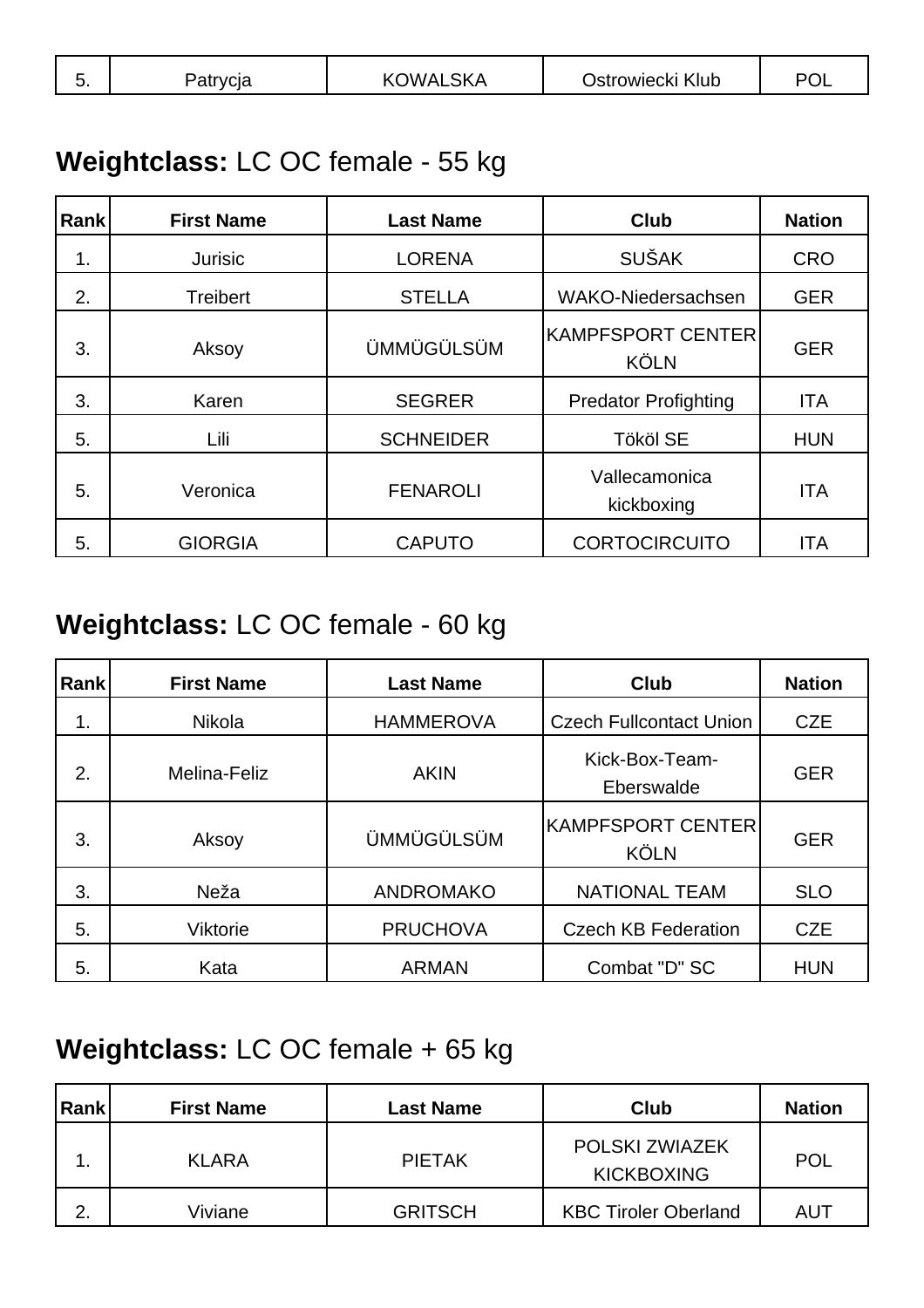| v. | <br>$-$<br>. | $\sim$<br>ΙN | <br>. .<br>ີເພ<br>. |  |
|----|--------------|--------------|---------------------|--|
|    |              |              |                     |  |

# **Weightclass:** LC Juniors male - 57 kg

| Rank | <b>First Name</b>   | <b>Last Name</b>     | <b>Club</b>                         | <b>Nation</b> |
|------|---------------------|----------------------|-------------------------------------|---------------|
| 1.   | Tugay               | <b>GÜNER</b>         | <b>MKL Team</b>                     | <b>GER</b>    |
| 2.   | Alen                | <b>PRELOŽNIK</b>     | <b>NATIONAL TEAM</b>                | <b>SLO</b>    |
| 3.   | <b>LUCJAN</b>       | <b>WISNIEWSKI</b>    | POLSKI ZWIAZEK<br><b>KICKBOXING</b> | <b>POL</b>    |
| 3.   | Frederik            | <b>HEIM</b>          | Kampfsportschule Berk               | <b>GER</b>    |
| 5.   | <b>Miguel Angel</b> | <b>SANTOS GARCIA</b> | Hispania Team                       | <b>ESP</b>    |
| 5.   | Patrik              | CAUŠ                 | <b>KBK Ivanic-Grad</b>              | <b>CRO</b>    |
| 5.   | Davide              | <b>MINOIA</b>        | Vallecamonica<br>kickboxing         | <b>ITA</b>    |

### **Weightclass:** LC Juniors male - 63 kg

| Rank | <b>First Name</b> | <b>Last Name</b>      | Club                                     | <b>Nation</b> |
|------|-------------------|-----------------------|------------------------------------------|---------------|
| 1.   | Elijah            | <b>EVERILL</b>        | <b>Light Revolution</b><br><b>TOPTEN</b> | <b>ITA</b>    |
| 2.   | Lorenzo           | <b>DEL GAUDIO</b>     | <b>Dynamite Team</b>                     | <b>ITA</b>    |
| 3.   | <b>HAS</b>        | <b>SALIH</b>          | <b>KAMPFSPORT CENTER</b><br><b>KÖLN</b>  | <b>GER</b>    |
| 3.   | <b>MANUEL</b>     | <b>PETRALIA</b>       | <b>CORTOCIRCUITO</b>                     | <b>ITA</b>    |
| 5.   | Nemanja           | <b>DOBROSAVLJEVIC</b> | <b>SERBIA</b>                            | <b>SRB</b>    |
| 5.   | Richárd           | <b>VIGMOND</b>        | <b>Tököl SE</b>                          | <b>HUN</b>    |
| 5.   | <b>Balázs</b>     | <b>TAR</b>            | Esztergomi KBSE                          | <b>HUN</b>    |
| 5.   | Rok               | <b>TOMAŽIC</b>        | <b>NATIONAL TEAM</b>                     | <b>SLO</b>    |
| 9.   | Manuel            | <b>GSTETTNER</b>      | Kumgang Wien                             | <b>AUT</b>    |
| 9.   | Philip            | <b>SCHLEMMER</b>      | FFT Schwalm-Eder                         | <b>GER</b>    |
| 9.   | Dennis            | <b>WAGNER</b>         | Fight - Club Oberfranken                 | <b>GER</b>    |
| 9.   | Alberto           | <b>CANIGLIA</b>       | auxe                                     | <b>ITA</b>    |
| 9.   | Manuel            | <b>PASCUCCI</b>       | lazio light contact                      | <b>ITA</b>    |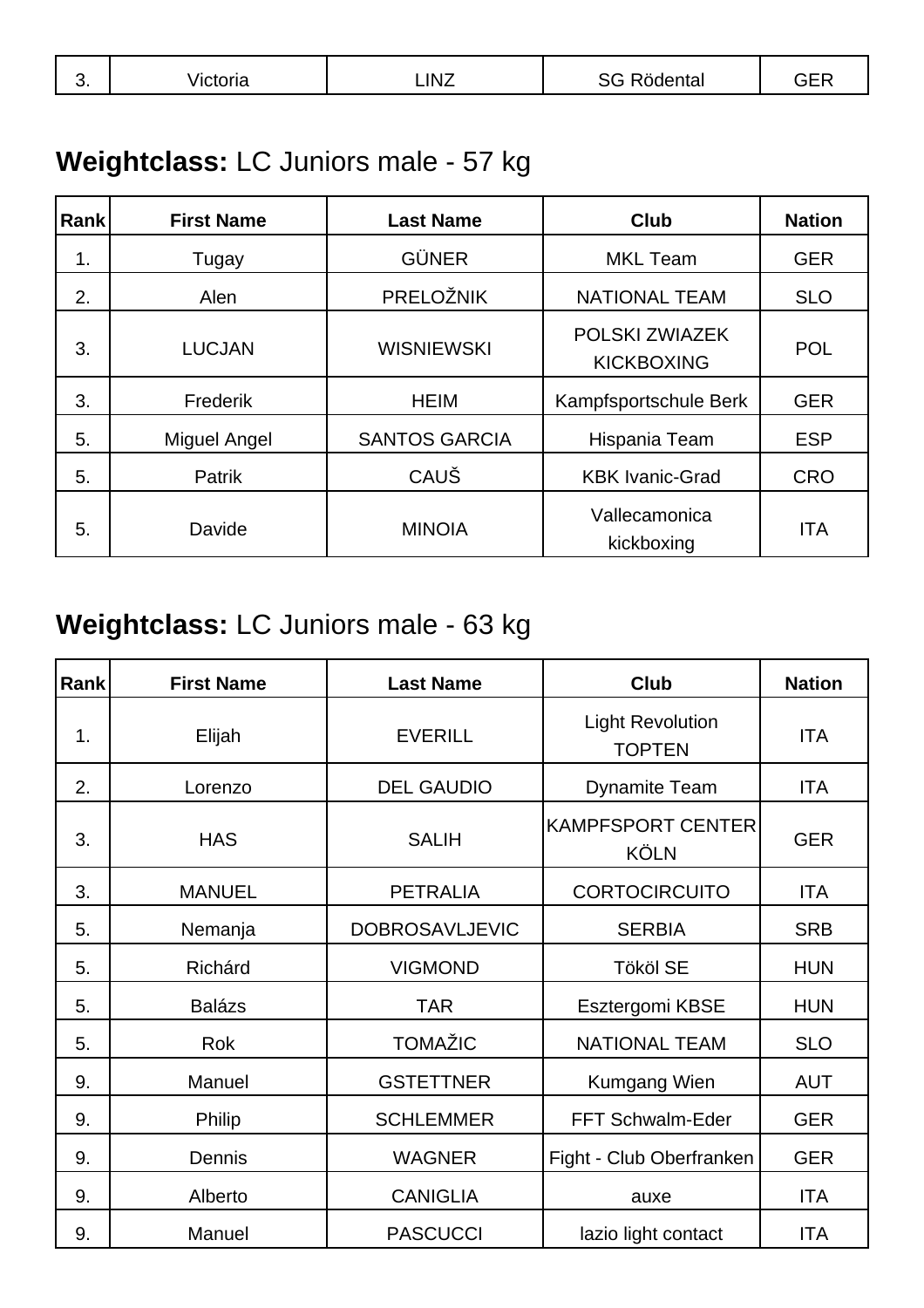|    | Marko    | <b>PIJETLOVIC</b> | <b>KICK FOR FUN</b>   | AU1 |
|----|----------|-------------------|-----------------------|-----|
|    | Philip   | <b>POLLHEIMER</b> | ASKÖ Raika Gratwein   | AU1 |
| 9. | Frederik | <b>HEIM</b>       | Kampfsportschule Berk | GER |

# **Weightclass:** LC Juniors male - 69 kg

| Rank | <b>First Name</b> | <b>Last Name</b>   | <b>Club</b>                                | <b>Nation</b> |
|------|-------------------|--------------------|--------------------------------------------|---------------|
| 1.   | Octavian          | OGREZEANU          | Dragon Dojo Conselve                       | <b>ITA</b>    |
| 2.   | Zsolt             | <b>BARTÓK</b>      | Dinamica SE                                | <b>HUN</b>    |
| 3.   | <b>Mark</b>       | <b>SIMON</b>       | Combat "D" SC                              | <b>HUN</b>    |
| 3.   | Leonardo          | <b>VIOLA</b>       | asd juche academy m-<br>arts               | <b>ITA</b>    |
| 5.   | <b>BARTOSZ</b>    | <b>BRAUER</b>      | POLSKI ZWIAZEK<br><b>KICKBOXING</b>        | <b>POL</b>    |
| 5.   | <b>Martin</b>     | <b>HAMMER</b>      | KiralyTeam Academy                         | <b>HUN</b>    |
| 5.   | Michael           | <b>ERNST</b>       | ASVÖ KC Rohrbach                           | <b>AUT</b>    |
| 5.   | <b>ADRIAN</b>     | <b>SULEWSKI</b>    | <b>POLSKI ZWIAZEK</b><br><b>KICKBOXING</b> | <b>POL</b>    |
| 9.   | Davide            | <b>CAPOZZI</b>     | asd. FKL                                   | <b>ITA</b>    |
| 9.   | Marvin            | <b>JÄCKEL</b>      | FFT Schwalm-Eder                           | <b>GER</b>    |
| 9.   | Ladislav          | <b>GRUNDZA</b>     | <b>Czech Fullcontact Union</b>             | <b>CZE</b>    |
| 9.   | Simon             | <b>ZACHENHUBER</b> | Kickboxverein Erding                       | <b>GER</b>    |
| 9.   | Wasmand           | <b>BASHARMAL</b>   | <b>Czech KB Federation</b>                 | <b>CZE</b>    |
| 9.   | Andras            | <b>KREISCH</b>     | Re-Gym Muay Thai Klub                      | <b>HUN</b>    |
| 9.   | <b>HAS</b>        | <b>SALIH</b>       | <b>KAMPFSPORT CENTER</b><br><b>KÖLN</b>    | <b>GER</b>    |
| 9.   | Hannes            | <b>GARTNER</b>     | <b>Union KC Korneuburg</b>                 | <b>AUT</b>    |
| 17.  | Andrin            | <b>HUWILER</b>     | Kickboxing Wohlen                          | SUI           |
| 17.  | Lukas             | <b>MALZER</b>      | Union-KC-Seekirchen                        | <b>AUT</b>    |
| 17.  | Petar             | <b>SPASENIC</b>    | <b>NATIONAL TEAM</b>                       | <b>SLO</b>    |
| 17.  | Peter             | <b>FELING</b>      | CBŠ Trnava                                 | <b>SVK</b>    |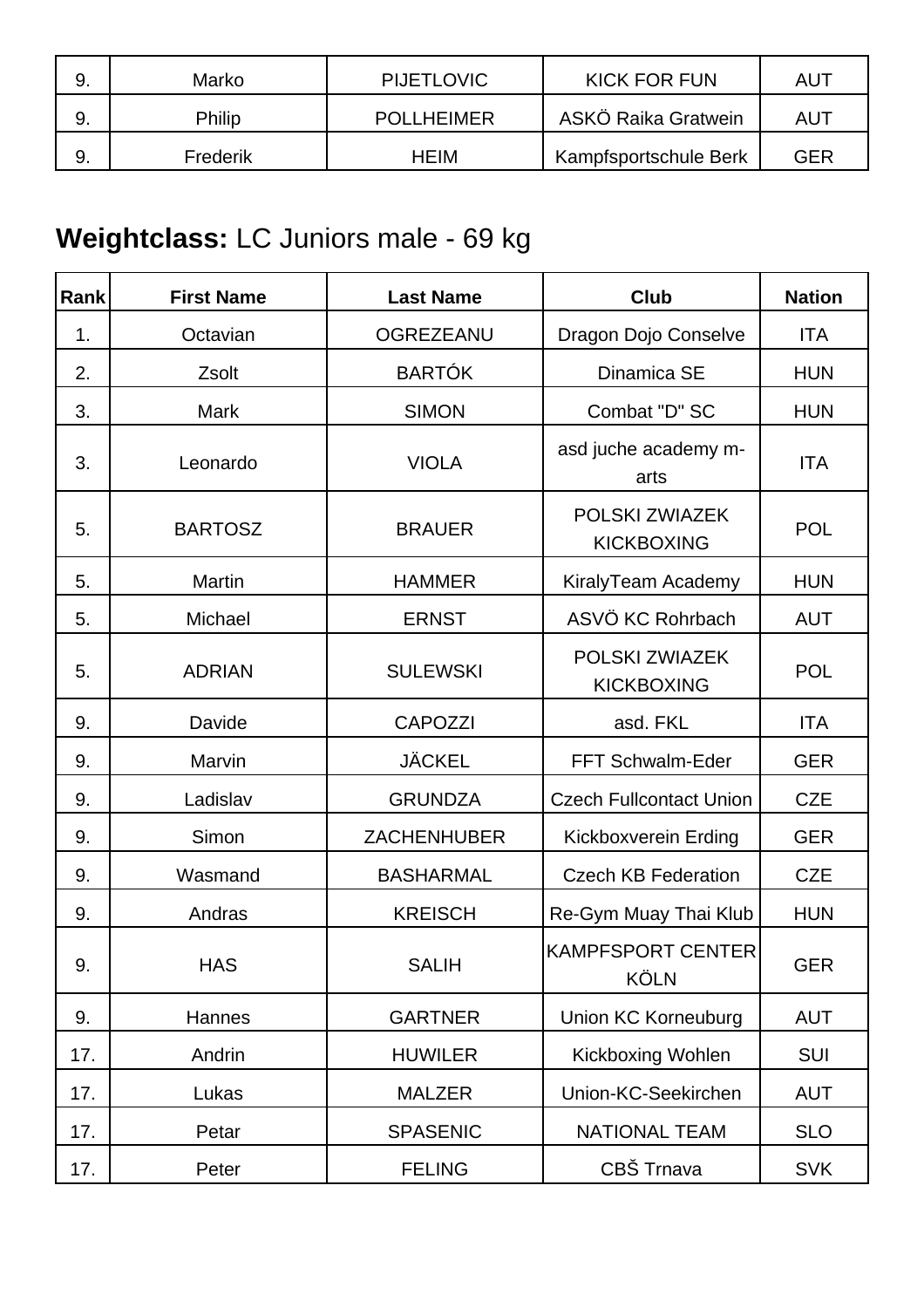#### **Weightclass:** LC Juniors male - 74 kg

| <b>Rank</b> | <b>First Name</b> | <b>Last Name</b>  | <b>Club</b>                          | <b>Nation</b> |
|-------------|-------------------|-------------------|--------------------------------------|---------------|
| 1.          | <b>Borislav</b>   | <b>HADJIGENOV</b> | <b>IKKEN</b>                         | <b>BUL</b>    |
| 2.          | <b>DOMINIK</b>    | <b>WALKOWIAK</b>  | POLSKI ZWIAZEK<br><b>KICKBOXING</b>  | <b>POL</b>    |
| 3.          | Martin            | <b>MINCHEV</b>    | <b>Budo Sport Wien</b>               | <b>AUT</b>    |
| 3.          | Edward            | <b>HEIDT</b>      | FFT Schwalm-Eder                     | <b>GER</b>    |
| 5.          | Mihaly            | <b>SIMON</b>      | Combat "D" SC                        | <b>HUN</b>    |
| 5.          | Aidin             | <b>MUSIC</b>      | <b>KBS "LJUTOC"</b><br>ORAŠAC        | BIH           |
| 5.          | Hannes            | <b>GARTNER</b>    | Union KC Korneuburg                  | <b>AUT</b>    |
| 5.          | Viktor            | <b>BERAN</b>      | <b>Czech Fullcontact Union</b>       | <b>CZE</b>    |
| 9.          | Semir             | <b>BEHAR</b>      | <b>KBS "LJUTOC"</b><br><b>ORAŠAC</b> | <b>BIH</b>    |

### **Weightclass:** LC Juniors male - 79 kg

| Rank | <b>First Name</b> | <b>Last Name</b> | <b>Club</b>                             | <b>Nation</b> |
|------|-------------------|------------------|-----------------------------------------|---------------|
| 1.   | Edward            | <b>HEIDT</b>     | FFT Schwalm-Eder                        | <b>GER</b>    |
| 2.   | Marcel            | <b>DEMIROGLU</b> | Hara Köln                               | <b>GER</b>    |
| 3.   | Mario             | <b>NORCIA</b>    | <b>KICK BOXING</b><br><b>ACADEMY LT</b> | <b>ITA</b>    |
| 3.   | Viktor            | <b>BERAN</b>     | <b>Czech Fullcontact Union</b>          | <b>CZE</b>    |
| 5.   | Atak              | <b>MUSA</b>      | Dragon Sportkarate Telfs                | <b>AUT</b>    |

### **Weightclass:** LC Juniors male - 84 kg

| Rank | <b>First Name</b> | <b>Last Name</b> | Club                           | <b>Nation</b> |
|------|-------------------|------------------|--------------------------------|---------------|
| 1.   | Martin            | <b>VIKTORIN</b>  | <b>Czech Fullcontact Union</b> | <b>CZE</b>    |
| 2.   | Kristof           | <b>GACS</b>      | <b>TITAN SE</b>                | <b>HUN</b>    |
| 3.   | <b>AKSELI</b>     | <b>SAURAMA</b>   | Järvenpään Kehäkarhut          | <b>FIN</b>    |
| 3.   | Louis             | <b>THEIS</b>     | FFT Schwalm-Eder               | GER           |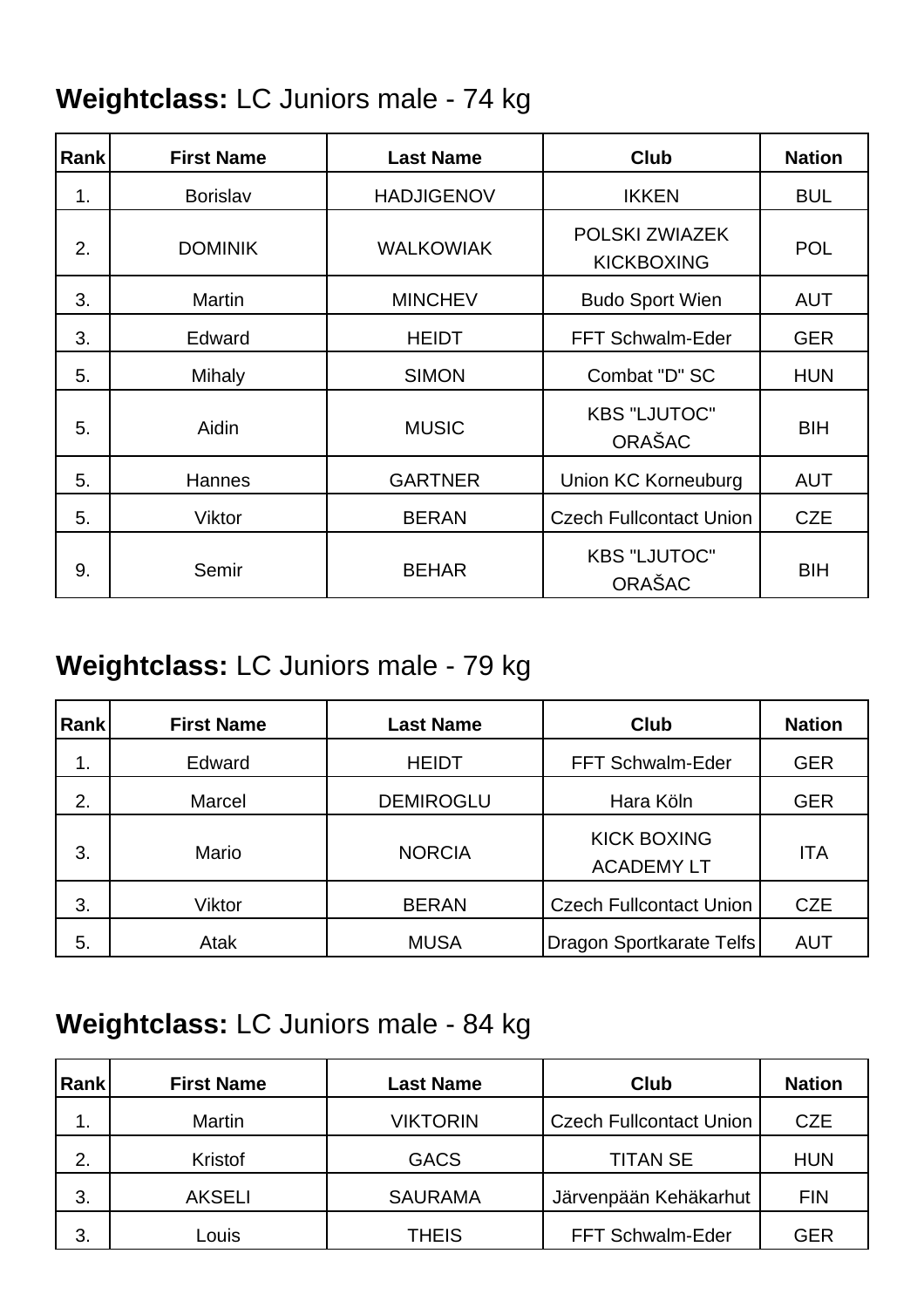#### **Weightclass:** LC Juniors male - 94 kg

| Rank | <b>First Name</b> | <b>Last Name</b> | <b>Club</b>                          | <b>Nation</b> |
|------|-------------------|------------------|--------------------------------------|---------------|
| 1.   | Adrian            | <b>ALIU</b>      | Swiss Team Light/Full                | <b>SUI</b>    |
| 2.   | Ivan              | <b>BOSANAC</b>   | <b>CICVARA TEAM</b><br><b>ZAGREB</b> | <b>CRO</b>    |
| 3.   | Günther           | <b>REINWALD</b>  | Union KC Korneuburg                  | <b>AUT</b>    |
| 3.   | <b>MIRKO</b>      | <b>ROMEO</b>     | <b>CORTOCIRCUITO</b>                 | <b>ITA</b>    |

### **Weightclass:** LC Juniors male + 94 kg

| Rank           | <b>First Name</b> | <b>Last Name</b>   | <b>Club</b>                                    | <b>Nation</b> |
|----------------|-------------------|--------------------|------------------------------------------------|---------------|
| $\mathbf{1}$ . | Christian         | <b>MÜLLER</b>      | <b>Team D.Menzel</b>                           | <b>GER</b>    |
| 2.             | Matko             | ŽIVCIC             | <b>TIGAR KARLOVAC -</b><br><b>CICVARA TEAM</b> | <b>CRO</b>    |
| 3.             | Sinan             | <b>STEINWENDER</b> | <b>SK Union Spittal</b>                        | <b>AUT</b>    |
| 3.             | <b>Bence</b>      | <b>PODÖR</b>       | Agrobio Classic KB Club                        | <b>HUN</b>    |

#### **Weightclass:** LC Junior female - 50 kg

| <b>Rank</b>    | <b>First Name</b> | <b>Last Name</b> | <b>Club</b>                             | <b>Nation</b> |
|----------------|-------------------|------------------|-----------------------------------------|---------------|
| $\mathbf{1}$ . | Gracija           | <b>MARIC</b>     | <b>TIGAR KARLOVAC</b><br>- CICVARA TEAM | <b>CRO</b>    |
| 2.             | Priscilla         | <b>VAN ROOY</b>  | Europe - Gym                            | <b>BEL</b>    |
| 3.             | <b>Beatrice</b>   | <b>ZUCCHELLI</b> | Vallecamonica<br>kickboxing             | <b>ITA</b>    |

#### **Weightclass:** LC Juniors female - 55 kg

| Rank | <b>First Name</b> | Last Name     | <b>Club</b>                          | <b>Nation</b> |
|------|-------------------|---------------|--------------------------------------|---------------|
|      | Lucija            | <b>REGVAT</b> | <b>CICVARA TEAM</b><br><b>ZAGREB</b> | <b>CRO</b>    |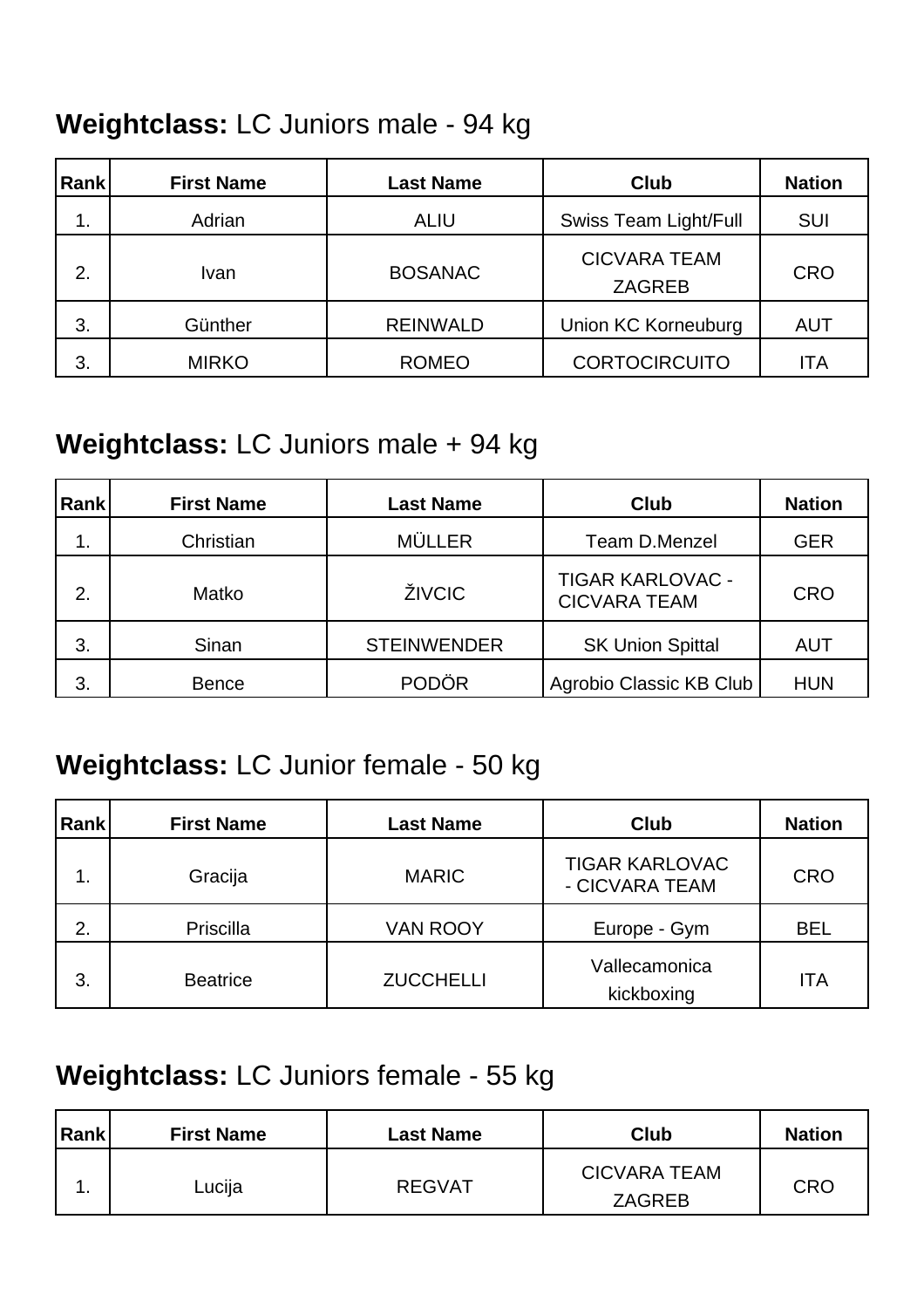| 2. | <b>Theresa</b> | <b>GÖTZ</b>       | Kickboxverein Erding           | <b>GER</b> |
|----|----------------|-------------------|--------------------------------|------------|
| 3. | <b>GIORGIA</b> | <b>CAPUTO</b>     | <b>CORTOCIRCUITO</b>           | <b>ITA</b> |
| 3. | Alexandra      | <b>DIMITROVA</b>  | <b>IKKEN</b>                   | <b>BUL</b> |
| 5. | Justyna        | <b>FALKIEWICZ</b> | Ostrowiecki Klub               | <b>POL</b> |
| 5. | Lara           | <b>MAIER</b>      | <b>KBC Graz</b>                | <b>AUT</b> |
| 5. | Rita           | <b>NAGY</b>       | Combat "D" SC                  | <b>HUN</b> |
| 5. | <b>Barbora</b> | <b>MARESOVA</b>   | <b>Czech Fullcontact Union</b> | <b>CZE</b> |
| 9. | Kristina       | <b>RAVLIC</b>     | <b>KBK Mawashi</b>             | <b>CRO</b> |

### **Weightclass:** LC Junior female - 60 kg

| ∣Rankİ | <b>First Name</b> | <b>Last Name</b> | <b>Club</b>                    | <b>Nation</b> |
|--------|-------------------|------------------|--------------------------------|---------------|
| 1.     | Julianna          | <b>FARKAS</b>    | <b>Tököl SE</b>                | <b>HUN</b>    |
| 2.     | Vanessa           | <b>ŠAJHER</b>    | <b>NATIONAL TEAM</b>           | <b>SLO</b>    |
| 3.     | Andrea            | <b>FARSKA</b>    | <b>Czech Fullcontact Union</b> | <b>CZE</b>    |
| 3.     | Virág             | <b>JOÓ</b>       | Dinamica SE                    | <b>HUN</b>    |
| 5.     | Kristina          | <b>RAVLIC</b>    | <b>KBK Mawashi</b>             | <b>CRO</b>    |
| 5.     | Isabel            | <b>BATTAN</b>    | Fight Club Padova              | <b>ITA</b>    |

### **Weightclass:** LC Junior female - 65 kg

| <b>Rank</b> | <b>First Name</b> | <b>Last Name</b>   | <b>Club</b>                    | <b>Nation</b> |
|-------------|-------------------|--------------------|--------------------------------|---------------|
| 1.          | Jovana            | <b>PRVULJ</b>      | <b>Chikudo Martial Arts</b>    | <b>LIE</b>    |
| 2.          | Andela            | <b>STANIC</b>      | <b>KBK Mawashi</b>             | <b>CRO</b>    |
| 3.          | Teja              | <b>TOPLAK</b>      | <b>NATIONAL TEAM</b>           | <b>SLO</b>    |
| 3.          | Victoria          | <b>LINZ</b>        | <b>SG Rödental</b>             | <b>GER</b>    |
| 5.          | Monika            | ZATKOVÁ            | CBŠ Trnava                     | <b>SVK</b>    |
| 5.          | Maja              | <b>CREŠNJOVNAK</b> | <b>NATIONAL TEAM</b>           | <b>SLO</b>    |
| 5.          | Andrea            | <b>FARSKA</b>      | <b>Czech Fullcontact Union</b> | <b>CZE</b>    |
| 5.          | <b>Nina</b>       | <b>ORLOVIC</b>     | <b>SUŠAK</b>                   | <b>CRO</b>    |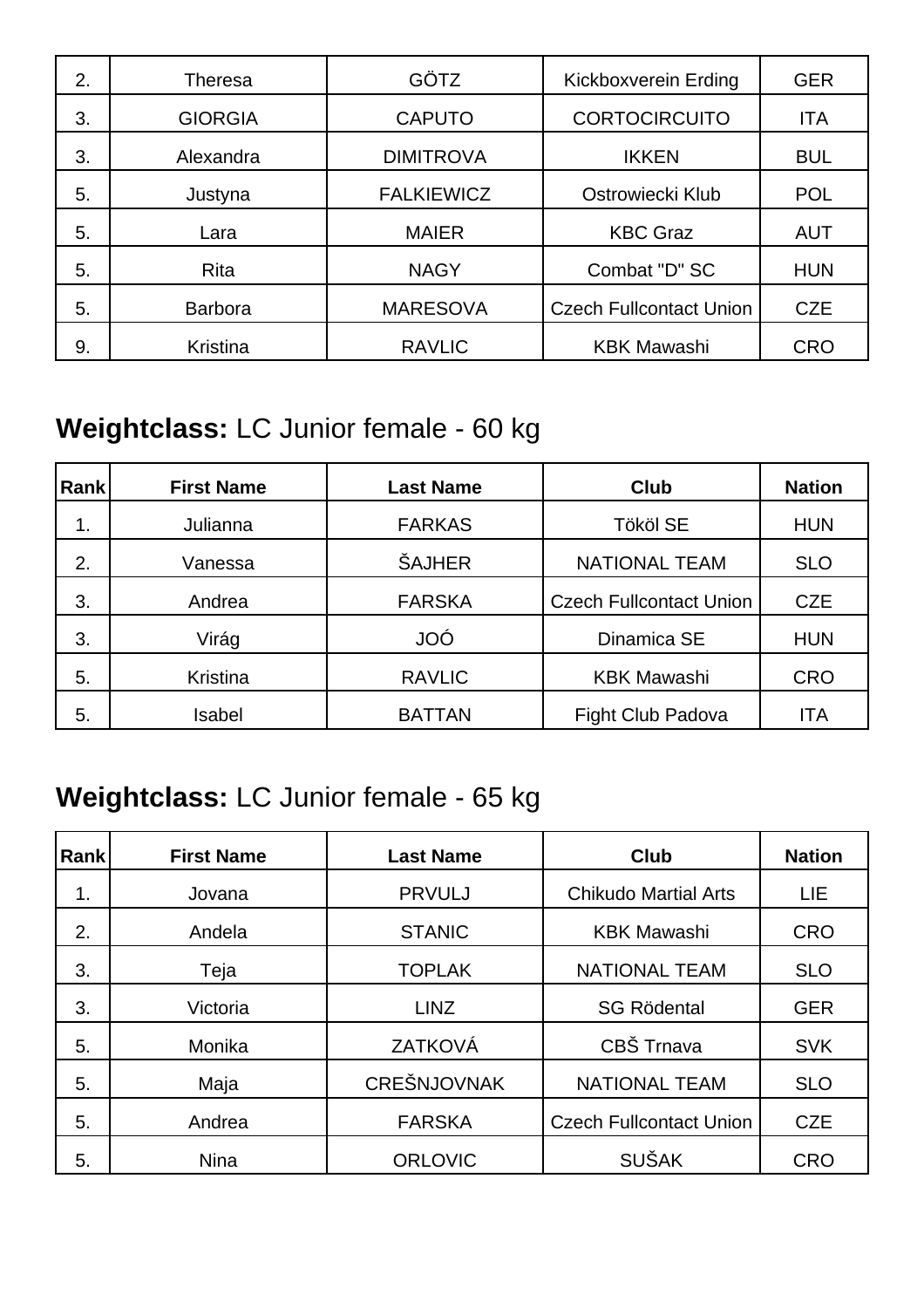# **Weightclass:** LC Juniors female + 65 kg

| Rank | <b>First Name</b> | <b>Last Name</b>   | <b>Club</b>                    | <b>Nation</b> |
|------|-------------------|--------------------|--------------------------------|---------------|
| 1.   | Jovana            | <b>PRVULJ</b>      | <b>Chikudo Martial Arts</b>    | LIE           |
| 2.   | Petra             | <b>BOROS</b>       | Lajo-S-port Team SE            | <b>HUN</b>    |
| 3.   | Lea               | <b>YSEWYN</b>      | Hara Köln                      | <b>GER</b>    |
| 3.   | Klara             | <b>ORLOVIC</b>     | <b>SUŠAK</b>                   | <b>CRO</b>    |
| 5.   | Kety              | <b>DAL PONT</b>    | <b>COMBAT FREE STYLE</b>       | <b>ITA</b>    |
| 5.   | Maja              | <b>CREŠNJOVNAK</b> | <b>NATIONAL TEAM</b>           | <b>SLO</b>    |
| 5.   | Tatana            | <b>JURCICKOVA</b>  | <b>Czech Fullcontact Union</b> | <b>CZE</b>    |

# **Weightclass:** LC Seniors male - 57 kg

| <b>Rank</b> | <b>First Name</b> | <b>Last Name</b> | <b>Club</b>                              | <b>Nation</b> |
|-------------|-------------------|------------------|------------------------------------------|---------------|
| 1.          | <b>Norbert</b>    | <b>RIZMAYER</b>  | Esztergomi KBSE                          | <b>HUN</b>    |
| 2.          | <b>Ivan</b>       | <b>SCIOLLA</b>   | <b>Light Revolution</b><br><b>TOPTEN</b> | <b>ITA</b>    |
| 3.          | Davide            | <b>MINOIA</b>    | Vallecamonica<br>kickboxing              | <b>ITA</b>    |
| 3.          | Alper             | <b>ARSLAN</b>    | <b>Kickboxing Wohlen</b>                 | <b>SUI</b>    |
| 5.          | Ken               | <b>ATASEVER</b>  | Hara Köln                                | <b>GER</b>    |
| 5.          | <b>Mark</b>       | <b>BERCHTOLD</b> | <b>Swiss Team Light/Full</b>             | <b>SUI</b>    |
| 5.          | Jakob             | ŠIMNIC           | <b>NATIONAL TEAM</b>                     | <b>SLO</b>    |
| 5.          | Tugay             | <b>GÜNER</b>     | <b>MKL Team</b>                          | <b>GER</b>    |

#### **Weightclass:** LC Seniors male - 63 kg

| <b>Rank</b> | <b>First Name</b> | <b>Last Name</b> | Club                        | <b>Nation</b> |
|-------------|-------------------|------------------|-----------------------------|---------------|
| 1.          | Luca              | <b>CAVALIERE</b> | <b>Predator Profighting</b> | ITA           |
| 2.          | Domen             | <b>KUGL</b>      | NATIONAL TEAM               | <b>SLO</b>    |
| 3.          | Raj               | <b>CHIRIPAL</b>  | Genesis MA                  | <b>GBR</b>    |
| 3.          | <b>Milos</b>      | <b>ARSIC</b>     | <b>BSC - Prosic</b>         | AUT           |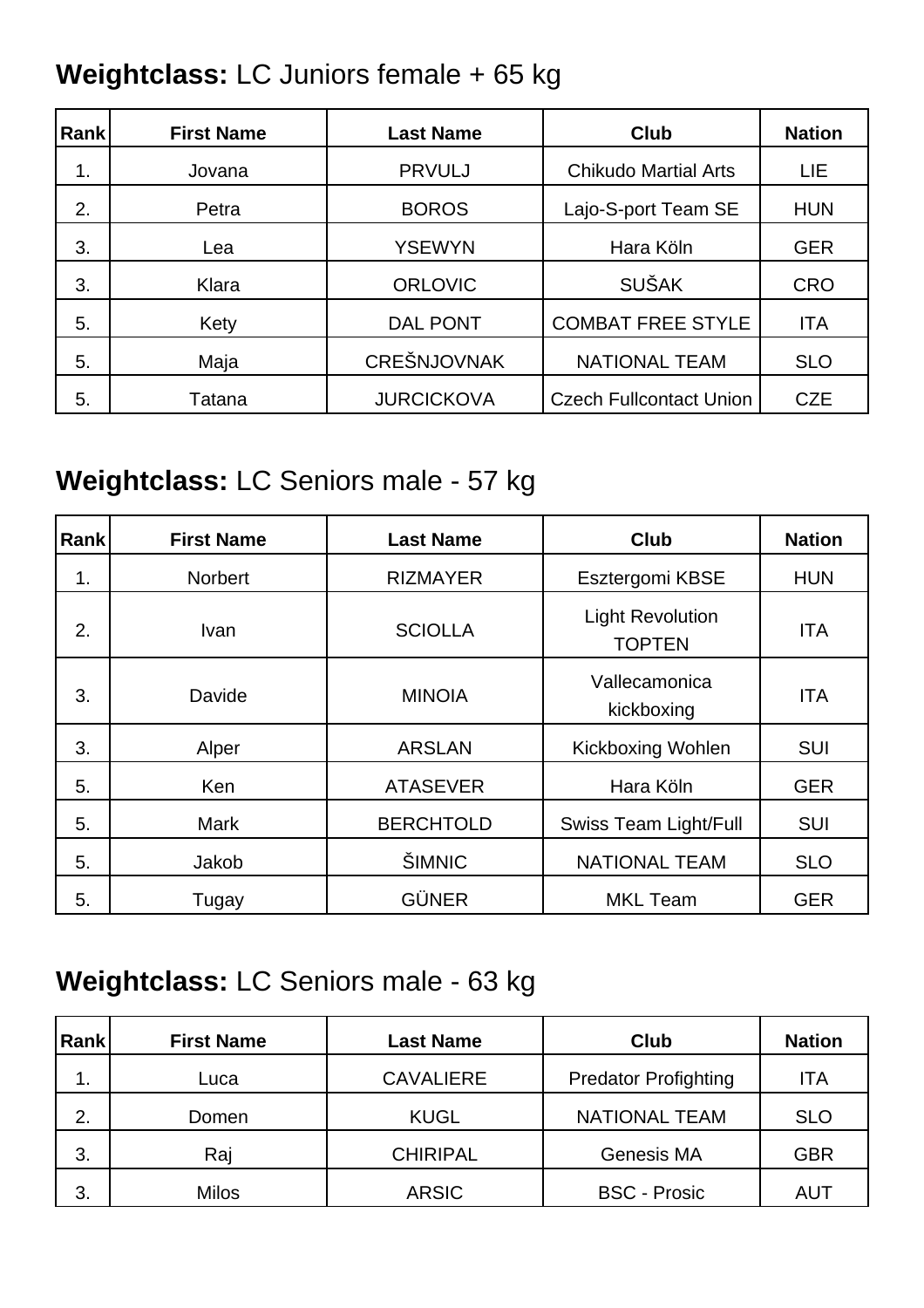| 5. | Damiano         | <b>TRAMONTANA</b>    | <b>Light Revolution</b><br><b>TOPTEN</b> | ITA        |
|----|-----------------|----------------------|------------------------------------------|------------|
| 5. | Diego           | <b>HOREMANS</b>      | <b>Wolfpack Boxing Team</b>              | <b>BEL</b> |
| 5. | Mark            | <b>BERCHTOLD</b>     | <b>Swiss Team Light/Full</b>             | <b>SUI</b> |
| 5. | <b>MICHELE</b>  | <b>FURFARO</b>       | <b>KBFT</b>                              | <b>ITA</b> |
| 9. | Stephan         | <b>HAMPL</b>         | Kampfsportschule Berk                    | <b>GER</b> |
| 9. | Mario           | <b>HADER</b>         | ASVÖ KC Rohrbach                         | <b>AUT</b> |
| 9. | Tibor           | <b>MAURER</b>        | Re-Gym Muay Thai Klub                    | <b>HUN</b> |
| 9. | <b>Matthias</b> | <b>JENNI</b>         | <b>Swiss Team Light/Full</b>             | SUI        |
| 9. | Radek           | <b>MORAVEC</b>       | <b>Czech Fullcontact Union</b>           | <b>CZE</b> |
| 9. | Soma            | <b>SEBESTYÉN</b>     | Re-Gym Muay Thai Klub                    | <b>HUN</b> |
| 9. | Emanuel         | <b>IMHOF</b>         | <b>Swiss Team Light/Full</b>             | <b>SUI</b> |
| 9. | Roberto         | <b>CORONA ROCHAS</b> | Hispania Team                            | <b>ESP</b> |

# **Weightclass:** LC Seniors male - 69 kg

| Rank | <b>First Name</b> | <b>Last Name</b>  | <b>Club</b>                              | <b>Nation</b> |
|------|-------------------|-------------------|------------------------------------------|---------------|
| 1.   | Georgian          | <b>CIMPEANU</b>   | <b>Best Fighter Team</b>                 | <b>ITA</b>    |
| 2.   | Damiano           | <b>TRAMONTANA</b> | <b>Light Revolution</b><br><b>TOPTEN</b> | <b>ITA</b>    |
| 3.   | <b>Patrick</b>    | <b>KALCHER</b>    | ASKÖ Raika Gratwein                      | <b>AUT</b>    |
| 3.   | Andrea            | <b>CHIANESE</b>   | asd. FKL                                 | <b>ITA</b>    |
| 5.   | Radolav           | <b>SLAVCHEV</b>   | <b>IKKEN</b>                             | <b>BUL</b>    |
| 5.   | Sebastian         | <b>SANDOVALE</b>  | tus-Stuttgart                            | <b>GER</b>    |
| 5.   | Remo              | <b>MATHIEU</b>    | <b>Swiss Team Light/Full</b>             | <b>SUI</b>    |
| 5.   | Vincenzo          | <b>CENTO</b>      | <b>CUS PARMA</b>                         | <b>ITA</b>    |
| 9.   | Nejc              | <b>GAZVODA</b>    | <b>NATIONAL TEAM</b>                     | <b>SLO</b>    |
| 9.   | <b>Mark</b>       | <b>SIMON</b>      | Combat "D" SC                            | <b>HUN</b>    |
| 9.   | Vojtech           | <b>SMETANA</b>    | <b>Czech Fullcontact Union</b>           | <b>CZE</b>    |
| 9.   | Valentin          | <b>KASSARNIG</b>  | <b>KBC Graz</b>                          | <b>AUT</b>    |
| 9.   | Dominic           | <b>HUPFER</b>     | TV 1881 Altdorf eV                       | <b>GER</b>    |
| 9.   | Arnold            | <b>BITO</b>       | <b>TITAN SE</b>                          | <b>HUN</b>    |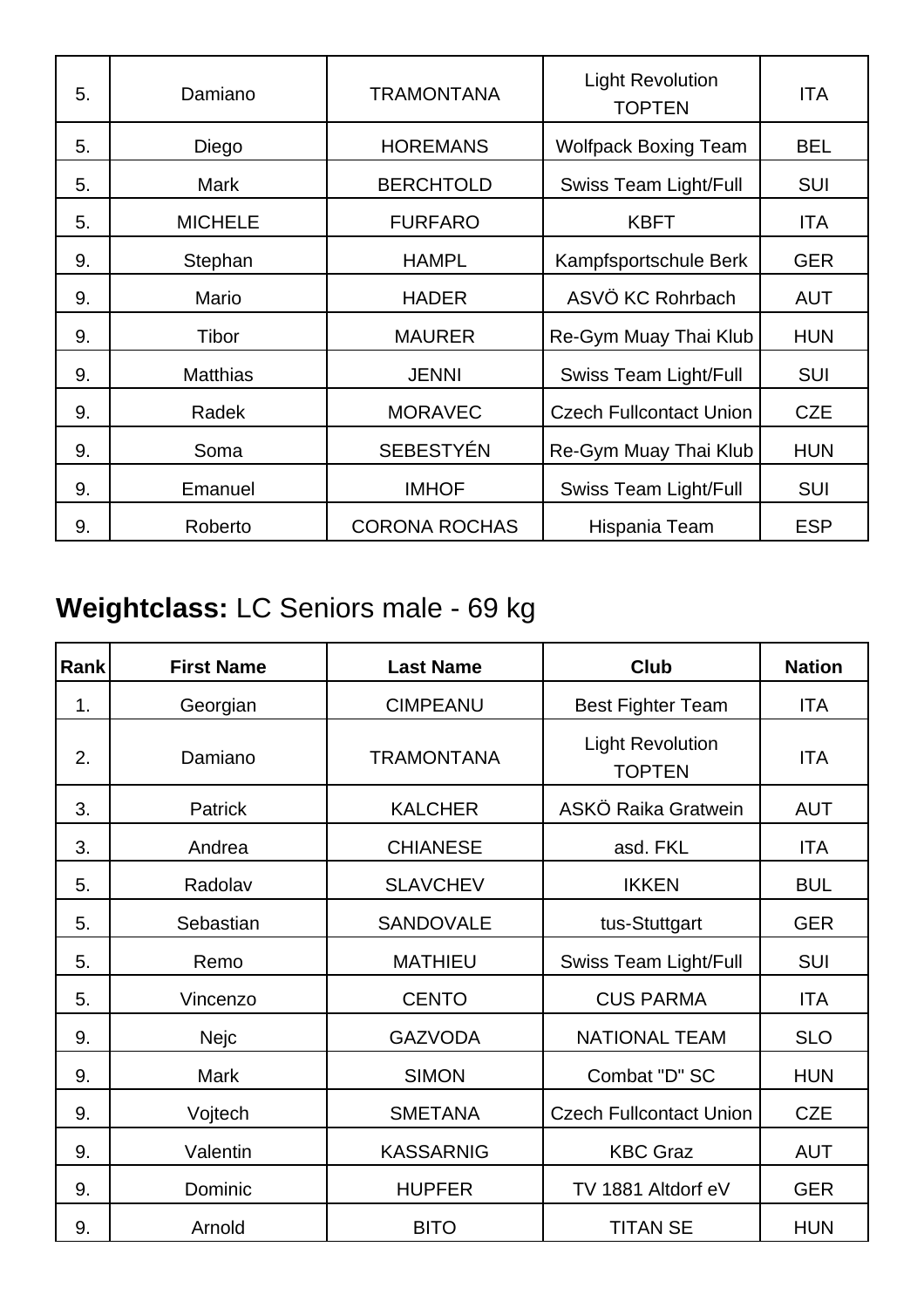| 9.  | Jošt       | <b>HREN</b>           | <b>NATIONAL TEAM</b>                | <b>SLO</b> |
|-----|------------|-----------------------|-------------------------------------|------------|
| 9.  | Adrian     | <b>DURMA</b>          | POLSKI ZWIAZEK<br><b>KICKBOXING</b> | <b>POL</b> |
| 17. | Christian  | <b>GRANNERSBERGER</b> | Union-KC-Seekirchen                 | <b>AUT</b> |
| 17. | Aleksandar | <b>MILJKOVIC</b>      | Tae-Kibo                            | <b>AUT</b> |
| 17. | Asura      | <b>ENKHBAYAR</b>      | Tae-Kibo                            | <b>AUT</b> |
| 17. | Raj        | <b>CHIRIPAL</b>       | <b>Genesis MA</b>                   | <b>GBR</b> |

### **Weightclass:** LC Seniors male - 74 kg

| Rank | <b>First Name</b> | <b>Last Name</b> | <b>Club</b>                 | <b>Nation</b> |
|------|-------------------|------------------|-----------------------------|---------------|
| 1.   | Levente           | <b>BERTALAN</b>  | Tae-Kibo                    | <b>AUT</b>    |
| 2.   | Padoan            | <b>LUCA</b>      | <b>Best Fighter Team</b>    | <b>ITA</b>    |
| 3.   | Manuel            | <b>BONAFINI</b>  | Vallecamonica<br>kickboxing | <b>ITA</b>    |
| 3.   | Christian         | <b>WEIXLER</b>   | <b>CKF Klagenfurt</b>       | <b>AUT</b>    |
| 5.   | Alexander         | <b>KERBER</b>    | Fight - Club Oberfranken    | <b>GER</b>    |
| 5.   | Andrea            | <b>ANASTASIA</b> | asd. FKL                    | <b>ITA</b>    |
| 5.   | Denis             | <b>HAHNE</b>     | FFT Schwalm-Eder            | <b>GER</b>    |
| 5.   | Michael           | <b>KÜRTEN</b>    | Hara Köln                   | <b>GER</b>    |
| 9.   | <b>Mihaly</b>     | <b>SIMON</b>     | Combat "D" SC               | <b>HUN</b>    |
| 9.   | Alessandro        | <b>GOBER</b>     | <b>Predator Profighting</b> | <b>ITA</b>    |
| 9.   | Hans              | <b>VON SOEST</b> | Budo-Do-Tameshi e.V.        | <b>GER</b>    |
| 9.   | Valentin          | <b>KASSARNIG</b> | <b>KBC Graz</b>             | <b>AUT</b>    |
| 9.   | Kristof           | <b>STEURS</b>    | <b>Wolfpack Boxing Team</b> | <b>BEL</b>    |
| 9.   | Daniel            | <b>CREPAZ</b>    | <b>KBV Weinold</b>          | <b>AUT</b>    |
| 9.   | <b>Bernhard</b>   | <b>NAGL</b>      | Tae-Kibo                    | <b>AUT</b>    |
| 9.   | <b>VALERIO</b>    | <b>CLAZZER</b>   | <b>KBFT</b>                 | <b>ITA</b>    |

### **Weightclass:** LC Seniors male - 79 kg

|--|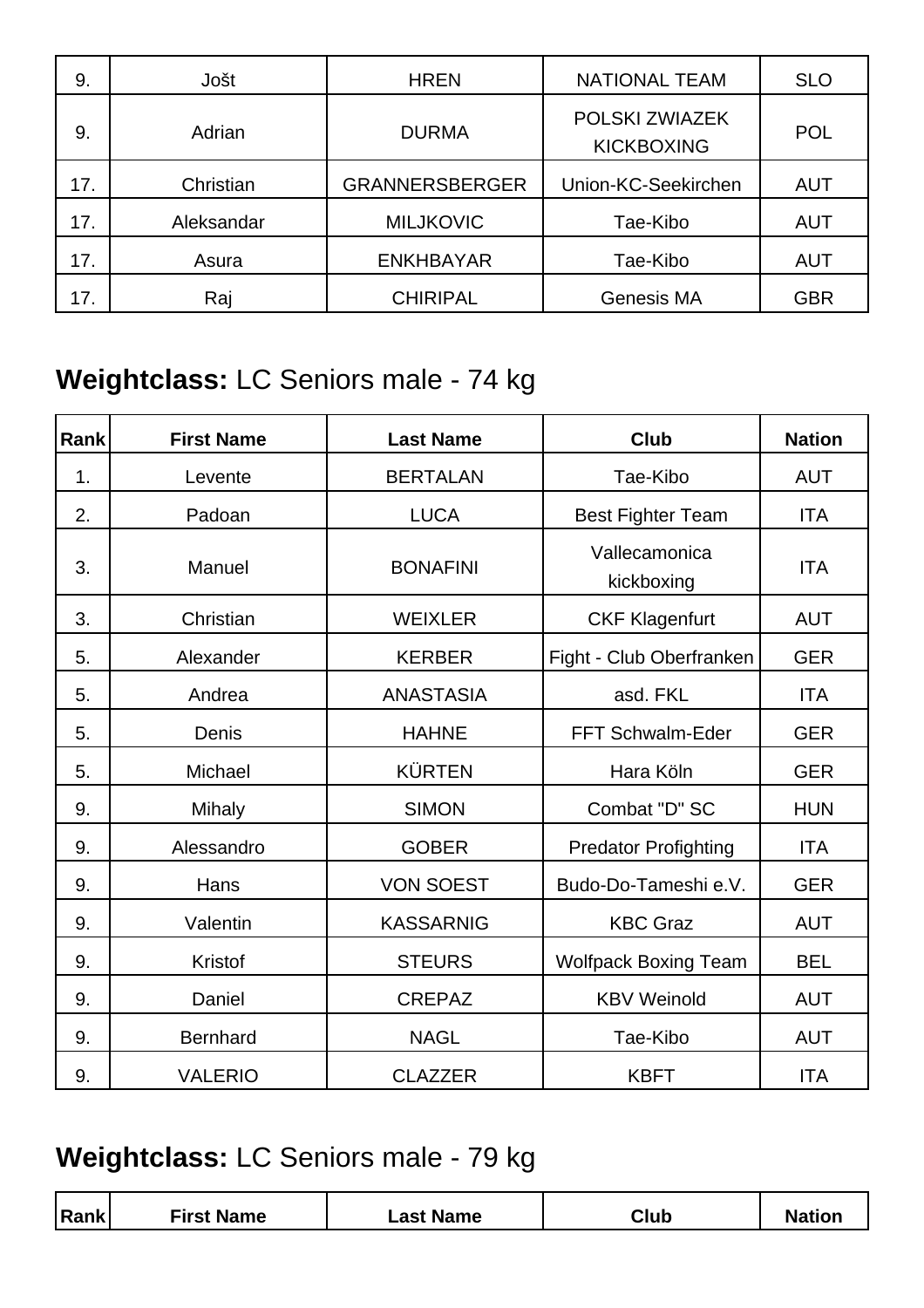| 1. | Ivan      | <b>GRYSHCHUK</b> | <b>SOLOVEY TEAM</b>                      | <b>UKR</b> |
|----|-----------|------------------|------------------------------------------|------------|
| 2. | Simone    | <b>BARBIERE</b>  | <b>Light Revolution</b><br><b>TOPTEN</b> | <b>ITA</b> |
| 3. | Roberto   | <b>MUSTI</b>     | asd. FKL                                 | ITA        |
| 3. | Ales      | <b>MARTINEK</b>  | <b>Czech Fullcontact Union</b>           | <b>CZE</b> |
| 5. | Sebastian | <b>LEDERHAAS</b> | <b>KBC ASKÖ Leibnitz</b>                 | <b>AUT</b> |
| 5. | David     | <b>SORGER</b>    | ASKÖ Raika Gratwein                      | <b>AUT</b> |
| 5. | Dejan     | <b>MIOC</b>      | <b>NATIONAL TEAM</b>                     | <b>SLO</b> |
| 5. | Michael   | <b>GOLLOB</b>    | <b>KSU Porcia</b>                        | <b>AUT</b> |
| 9. | Roman     | OLEŠOVSKÝ        | CBŠ Trnava                               | <b>SVK</b> |
| 9. | Tibor     | <b>GORDOS</b>    | Dinamica SE                              | <b>HUN</b> |
| 9. | Andreas   | <b>HOFER</b>     | <b>KBC ASKÖ Leibnitz</b>                 | <b>AUT</b> |
| 9. | Malek     | <b>BELGUITH</b>  | <b>Swiss Team</b>                        | <b>SUI</b> |
| 9. | Maarten   | <b>DE WINTER</b> | Europe - Gym                             | <b>BEL</b> |

# **Weightclass:** LC Seniors male - 84 kg

| Rank | <b>First Name</b> | <b>Last Name</b>  | <b>Club</b>                 | <b>Nation</b> |
|------|-------------------|-------------------|-----------------------------|---------------|
| 1.   | Peter             | ZAAR JR.          | Hara Köln                   | <b>GER</b>    |
| 2.   | <b>Stefan</b>     | <b>HOPPE</b>      | Combat Berlin e.V           | <b>GER</b>    |
| 3.   | Michael           | <b>LAMPERT</b>    | <b>Chikudo Martial Arts</b> | LIE           |
| 3.   | Maarten           | <b>DE WINTER</b>  | Europe - Gym                | <b>BEL</b>    |
| 5.   | <b>Martin</b>     | <b>GLINIK</b>     | <b>KBC Graz</b>             | <b>AUT</b>    |
| 5.   | Thomas            | <b>SCHMÖLZER</b>  | <b>SK Union Spittal</b>     | <b>AUT</b>    |
| 5.   | Simon             | <b>MÜLLER</b>     | Kickboxverein Erding        | <b>GER</b>    |
| 5.   | Tim               | <b>HAHN</b>       | Fight - Club Oberfranken    | <b>GER</b>    |
| 9.   | Petr              | <b>TAHAL</b>      | <b>Czech KB Federation</b>  | <b>CZE</b>    |
| 9.   | Emanuel           | <b>MACHULIK</b>   | FFT Schwalm-Eder            | <b>GER</b>    |
| 9.   | Timur             | <b>TORSCHOIEV</b> | <b>FS Team Becker</b>       | <b>GER</b>    |
| 9.   | Viktor            | TÓTH              | Lajo-S-port Team SE         | <b>HUN</b>    |
| 9.   | Kristof           | <b>GACS</b>       | <b>TITAN SE</b>             | <b>HUN</b>    |
| 9.   | Lukas             | <b>ALTENHUBER</b> | Fight4Fitness               | <b>AUT</b>    |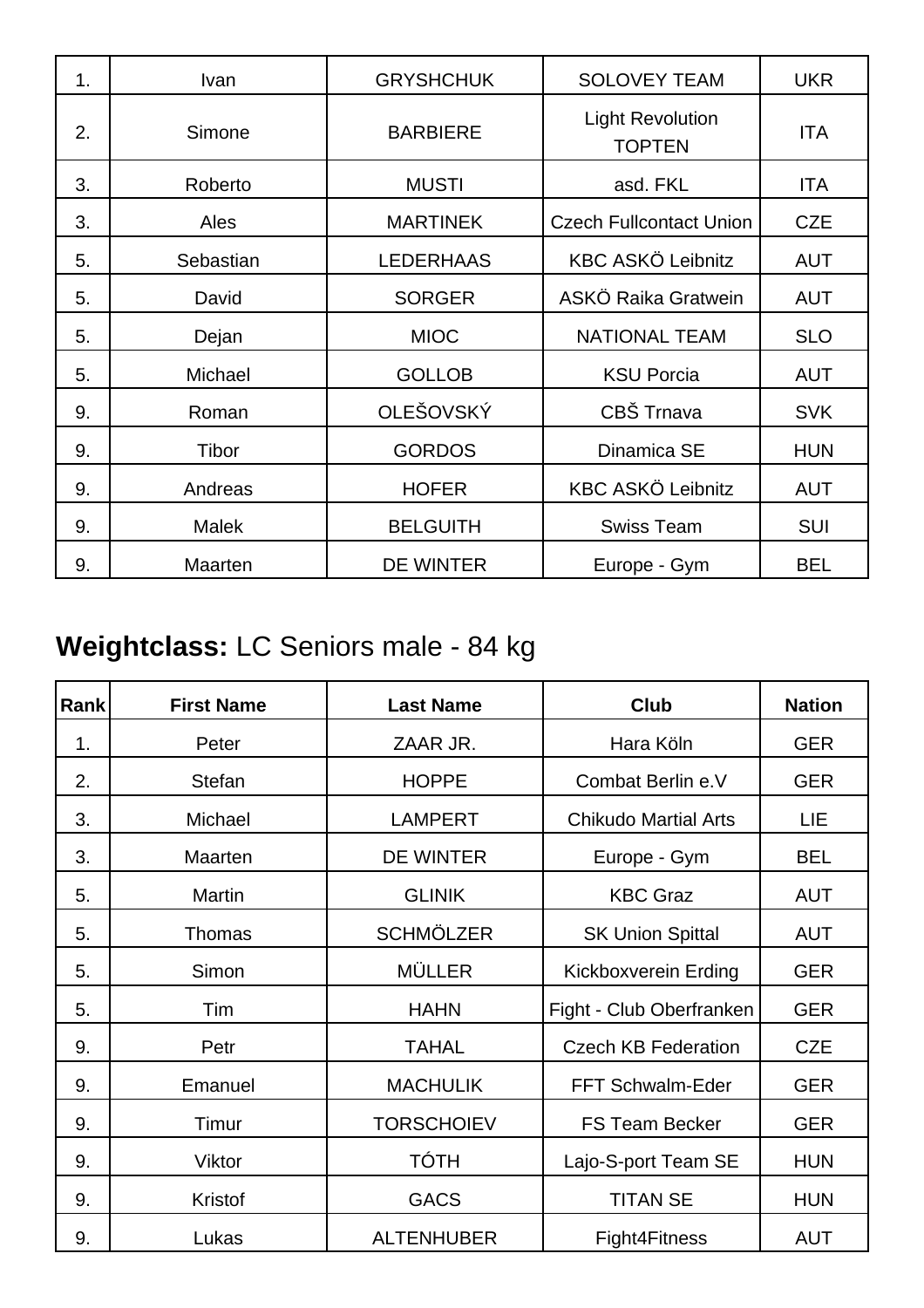| Roel             | VAN DE WIJNGAERT | Europe - Gym                 | <b>BE</b>  |
|------------------|------------------|------------------------------|------------|
| <b>Boldizsár</b> | GERICS           | <b>Re-Gym Muay Thai Klub</b> | <b>HUN</b> |

#### **Weightclass:** LC Seniors male - 89 kg

| <b>Rank</b> | <b>First Name</b> | <b>Last Name</b> | Club                           | <b>Nation</b> |
|-------------|-------------------|------------------|--------------------------------|---------------|
| 1.          | Juso              | <b>PROSIC</b>    | <b>BSC - Prosic</b>            | <b>AUT</b>    |
| 2.          | <b>Martin</b>     | <b>GLINIK</b>    | <b>KBC Graz</b>                | <b>AUT</b>    |
| 3.          | <b>Nico</b>       | <b>GABRIEL</b>   | Hara Köln                      | <b>GER</b>    |
| 3.          | Simone            | <b>FINOCCHI</b>  | <b>KBFT</b>                    | <b>ITA</b>    |
| 5.          | Jan               | <b>MARHAN</b>    | <b>Czech Fullcontact Union</b> | <b>CZE</b>    |
| 5.          | Zoltán            | <b>KOLLER</b>    | Százhalombattai KBSE           | <b>HUN</b>    |
| 5.          | Tim               | <b>HAHN</b>      | Fight - Club Oberfranken       | <b>GER</b>    |

### **Weightclass:** LC Seniors male - 94 kg

| Rank | <b>First Name</b> | <b>Last Name</b>    | Club                         | <b>Nation</b> |
|------|-------------------|---------------------|------------------------------|---------------|
| 1.   | Admir             | <b>SINANBEGOVIC</b> | <b>NATIONAL TEAM</b>         | <b>SLO</b>    |
| 2.   | Oliver            | <b>SEEGER</b>       | FFT Schwalm-Eder             | <b>GER</b>    |
| 3.   | Mike              | <b>HÖFER</b>        | Hara Köln                    | <b>GER</b>    |
| 3.   | Andreas           | <b>WALDMEIER</b>    | <b>Swiss Team Light/Full</b> | SUI           |
| 5.   | Jeroen            | <b>VERDURMEN</b>    | <b>Wolfpack Boxing Team</b>  | BEL           |

#### **Weightclass:** LC Seniors male + 94 kg

| <b>Rank</b> | <b>First Name</b> | <b>Last Name</b> | Club                           | <b>Nation</b> |
|-------------|-------------------|------------------|--------------------------------|---------------|
| 1.          | Aleš              | <b>LORBER</b>    | <b>NATIONAL TEAM</b>           | <b>SLO</b>    |
| 2.          | Csaba             | <b>PODÖR</b>     | Agrobio Classic KB Club        | <b>HUN</b>    |
| 3.          | Péter             | <b>BAYER</b>     | Esztergomi KBSE                | <b>HUN</b>    |
| 3.          | Marko             | <b>LOVRIC</b>    | <b>BSC - Prosic</b>            | <b>AUT</b>    |
| 5.          | Erik              | <b>NEMETH</b>    | <b>Swiss Team Light/Full</b>   | <b>SUI</b>    |
| 5.          | Josef             | <b>VODAK</b>     | <b>Czech Fullcontact Union</b> | <b>CZE</b>    |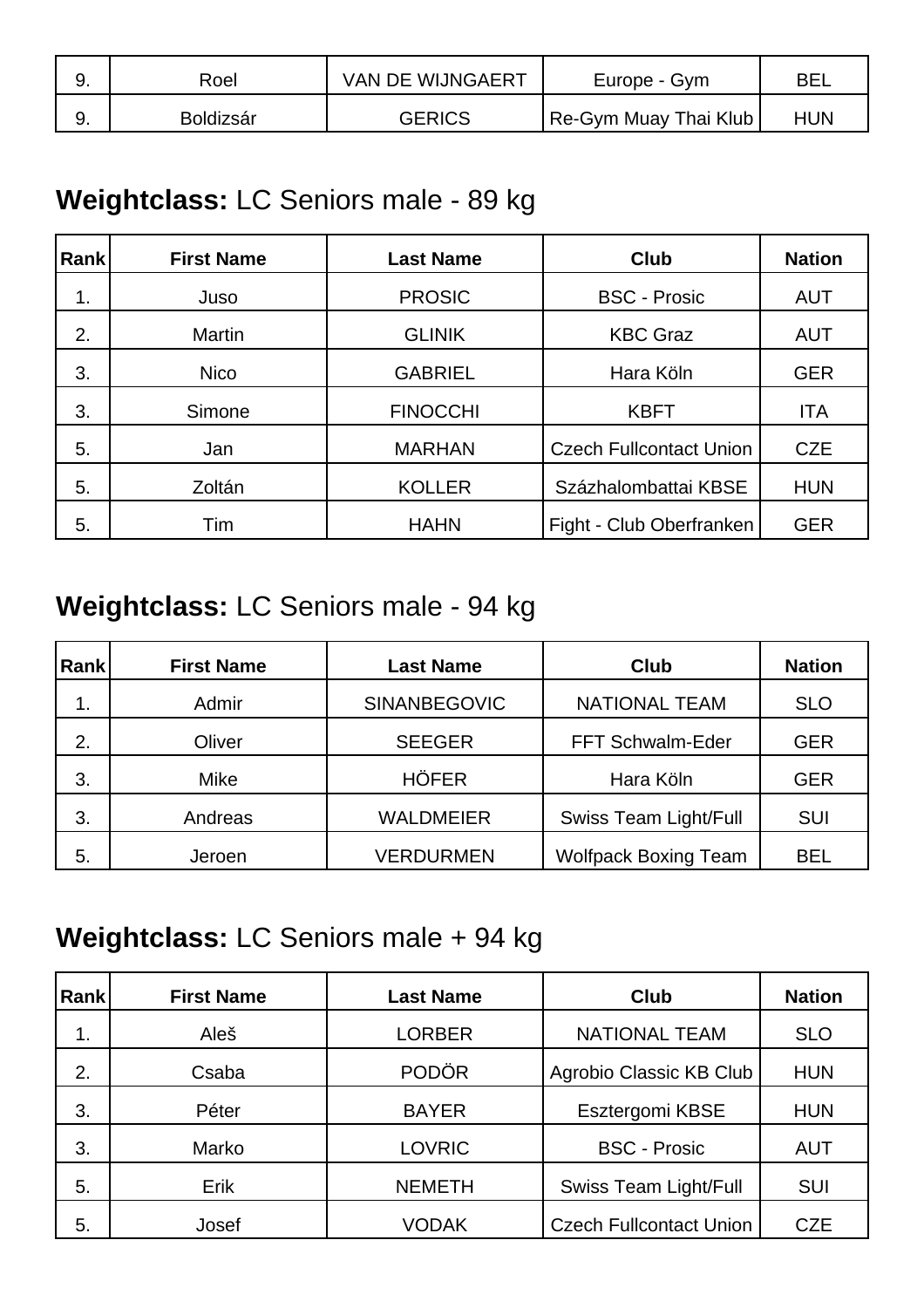### **Weightclass:** LC Seniors female - 50 kg

| <b>Rank</b> | <b>First Name</b> | <b>Last Name</b>   | <b>Club</b>                          | <b>Nation</b> |
|-------------|-------------------|--------------------|--------------------------------------|---------------|
| 1.          | Lisa              | <b>KÖSSLER</b>     | Tae-Kibo                             | <b>AUT</b>    |
| 2.          | Petra             | <b>LONCAR</b>      | <b>CICVARA TEAM</b><br><b>ZAGREB</b> | <b>CRO</b>    |
| 3.          | Verena            | <b>HOFMANN</b>     | <b>Swiss Team Light/Full</b>         | <b>SUI</b>    |
| 3.          | Anna              | <b>KNOBEL</b>      | POLSKI ZWIAZEK<br><b>KICKBOXING</b>  | <b>POL</b>    |
| 5.          | <b>Steffi</b>     | <b>GROß</b>        | Hara Köln                            | <b>GER</b>    |
| 5.          | Daniela           | <b>LOIDL</b>       | <b>KICK FOR FUN</b>                  | <b>AUT</b>    |
| 5.          | Hanna             | <b>WOMMELSDORF</b> | <b>MKL Team</b>                      | <b>GER</b>    |
| 5.          | Patrizia          | <b>PULLING</b>     | <b>CKF Klagenfurt</b>                | <b>AUT</b>    |
| 9.          | Valentina         | <b>CABRAS</b>      | Kick Academy Amsicora                | <b>ITA</b>    |
| 9.          | <b>Siviero</b>    | <b>MONICA</b>      | asd area sport                       | <b>ITA</b>    |

### **Weightclass:** LC Seniors female - 55 kg

| Rank | <b>First Name</b> | <b>Last Name</b>   | <b>Club</b>                          | <b>Nation</b> |
|------|-------------------|--------------------|--------------------------------------|---------------|
| 1.   | Dorota            | <b>GODZINA</b>     | POLSKI ZWIAZEK<br><b>KICKBOXING</b>  | <b>POL</b>    |
| 2.   | Izabela           | <b>BUT</b>         | <b>NATIONAL TEAM</b>                 | <b>SLO</b>    |
| 3.   | <b>Nadine</b>     | <b>KÜRTEN</b>      | Hara Köln                            | <b>GER</b>    |
| 3.   | Sonja             | <b>STACHER</b>     | <b>KBC Graz</b>                      | <b>AUT</b>    |
| 5.   | Lucija            | <b>REGVAT</b>      | <b>CICVARA TEAM</b><br><b>ZAGREB</b> | <b>CRO</b>    |
| 5.   | <b>FRANCESCA</b>  | <b>BARISON</b>     | asd area sport                       | <b>ITA</b>    |
| 5.   | Christina         | <b>PANSE</b>       | FFT Schwalm-Eder                     | <b>GER</b>    |
| 5.   | <b>Bernadette</b> | <b>BERNARD</b>     | Kickboxverein Erding                 | <b>GER</b>    |
| 9.   | Anika             | <b>WEGSCHEIDER</b> | <b>CKF Klagenfurt</b>                | <b>AUT</b>    |
| 9.   | <b>MALWINA</b>    | <b>STRZELECKA</b>  | <b>KSW Police Poland</b>             | <b>POL</b>    |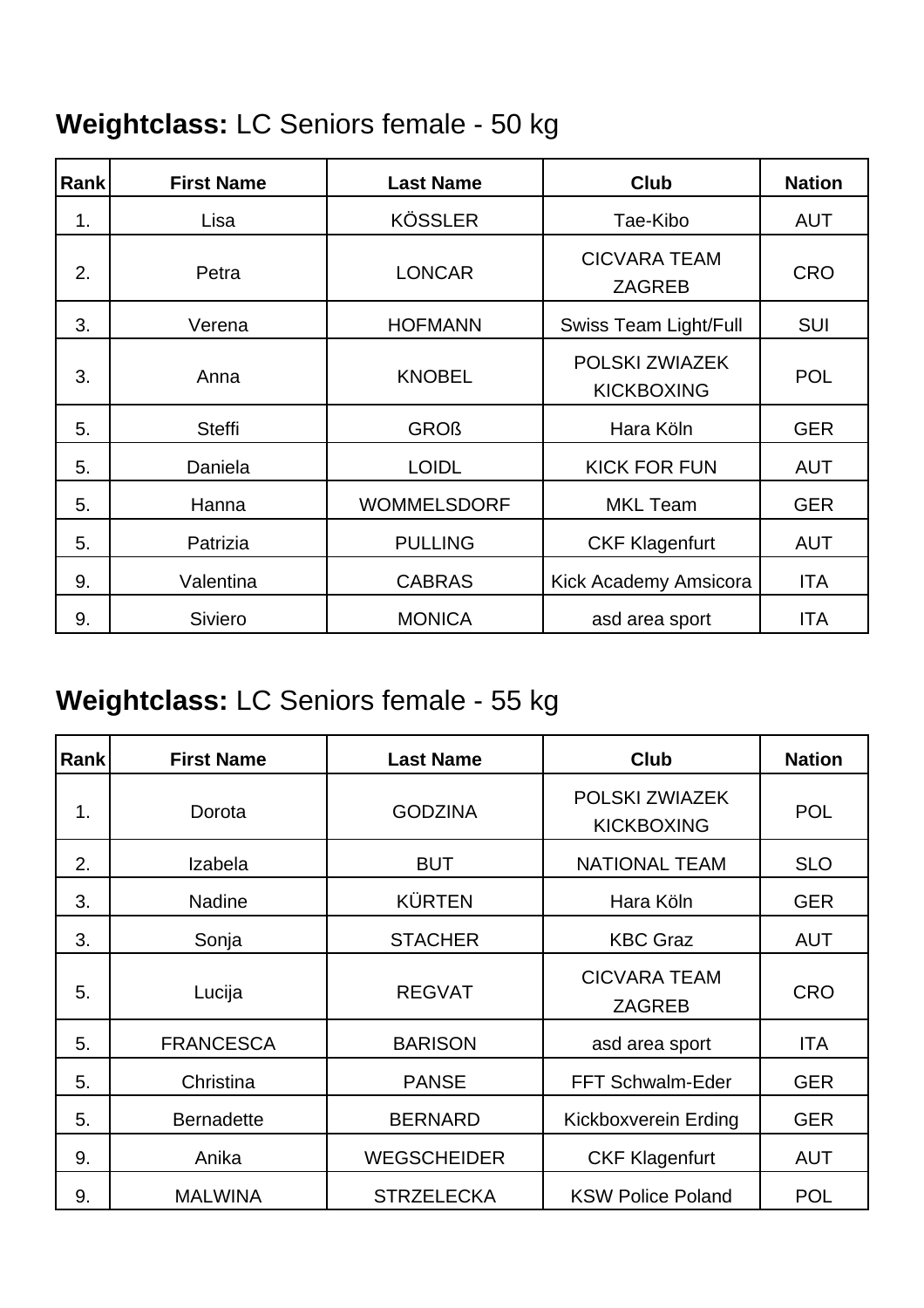### **Weightclass:** LC Seniors female - 60 kg

| Rank | <b>First Name</b> | <b>Last Name</b>  | Club                                     | <b>Nation</b> |
|------|-------------------|-------------------|------------------------------------------|---------------|
| 1.   | Paulina           | <b>JARZMIK</b>    | <b>Chikudo Martial Arts</b>              | LIE           |
| 2.   | Luna              | <b>MENDY</b>      | auxe                                     | <b>ITA</b>    |
| 3.   | Lisa              | <b>ADORNI</b>     | <b>Light Revolution</b><br><b>TOPTEN</b> | <b>ITA</b>    |
| 3.   | Sophia            | <b>GRIESER</b>    | tus-Stuttgart                            | <b>GER</b>    |
| 5.   | Nadja             | <b>REINEGGER</b>  | <b>KBC ASKÖ Leibnitz</b>                 | <b>AUT</b>    |
| 5.   | Sonja             | <b>STACHER</b>    | <b>KBC Graz</b>                          | <b>AUT</b>    |
| 5.   | Izabela           | <b>BUT</b>        | <b>NATIONAL TEAM</b>                     | <b>SLO</b>    |
| 5.   | Olga              | <b>BUCHIK</b>     | Fight - Club Oberfranken                 | <b>GER</b>    |
| 9.   | Dr. Csilla        | <b>MEGYERI</b>    | <b>TITAN SE</b>                          | <b>HUN</b>    |
| 9.   | Sarah             | <b>HERZIG</b>     | <b>FS Team Becker</b>                    | <b>GER</b>    |
| 9.   | Diana             | <b>TANUSHAJ</b>   | <b>KBK LAV MEDULIN</b>                   | <b>CRO</b>    |
| 9.   | <b>Nadine</b>     | <b>SCHMIDLI</b>   | Kickboxing Wohlen                        | <b>SUI</b>    |
| 9.   | Tetyana           | <b>VOITOVYCH</b>  | <b>SOLOVEY TEAM</b>                      | <b>UKR</b>    |
| 9.   | Marina            | <b>BUCHREITER</b> | <b>KBC Graz</b>                          | <b>AUT</b>    |
| 9.   | Tanja             | <b>GÜTTINGER</b>  | <b>KBC ASKÖ Leibnitz</b>                 | <b>AUT</b>    |
| 9.   | Tereza            | <b>MARTINKOVA</b> | <b>Czech Fullcontact Union</b>           | <b>CZE</b>    |

### **Weightclass:** LC Seniors female - 65 kg

| <b>Rank</b> | <b>First Name</b> | <b>Last Name</b>  | <b>Club</b>                         | <b>Nation</b> |
|-------------|-------------------|-------------------|-------------------------------------|---------------|
| 1.          | Paulina           | <b>JARZMIK</b>    | <b>Chikudo Martial Arts</b>         | LIE.          |
| 2.          | <b>MADELEN</b>    | <b>SØFTELAND</b>  | Grimstad<br>Kickboxingklubb         | <b>NOR</b>    |
| 3.          | Andela            | <b>STANIC</b>     | <b>KBK Mawashi</b>                  | <b>CRO</b>    |
| 3.          | Elisa             | <b>REINPRECHT</b> | <b>KBC Graz</b>                     | <b>AUT</b>    |
| 5.          | Paulina           | <b>FRANKOWSKA</b> | POLSKI ZWIAZEK<br><b>KICKBOXING</b> | <b>POL</b>    |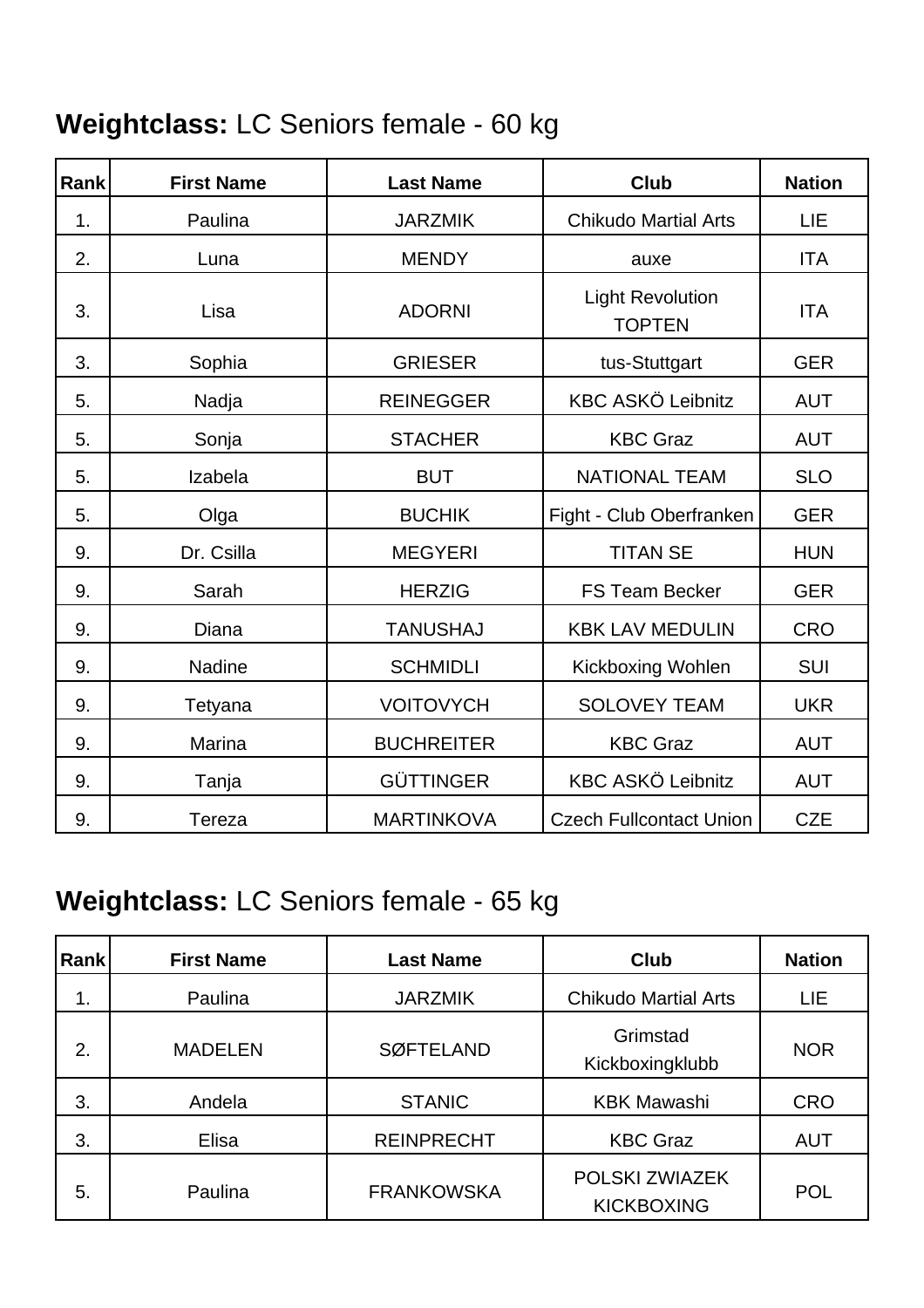| 5. | Sharon    | <b>CAMPOLONGO</b> | <b>Predator Profighting</b> | <b>ITA</b> |
|----|-----------|-------------------|-----------------------------|------------|
| 5. | Veerle    | <b>OTTEN</b>      | <b>Wolfpack Boxing Team</b> | <b>BEL</b> |
| 5. | Priscilla | <b>STAUBLI</b>    | Kickboxing Wohlen           | SUI        |
| 9. | Hannah    | <b>WHITTAKER</b>  | Team Renegade               | <b>GBR</b> |
| 9. | Marina    | <b>BUCHREITER</b> | <b>KBC Graz</b>             | <b>AUT</b> |
| 9. | Klaudia   | <b>HOFLINGER</b>  | KiralyTeam Academy          | <b>HUN</b> |
| 9. | Jana      | <b>FEDERER</b>    | <b>KICK FOR FUN</b>         | <b>AUT</b> |
| 9. | Roberta   | <b>CARGNO</b>     | auxe                        | <b>ITA</b> |
| 9. | Natasha   | <b>BALDWIN</b>    | Top Ten UK                  | <b>GBR</b> |

### **Weightclass:** LC Seniors female - 70 kg

| Rank | <b>First Name</b> | <b>Last Name</b> | <b>Club</b>          | <b>Nation</b> |
|------|-------------------|------------------|----------------------|---------------|
| 1.   | Ana               | <b>ZNAOR</b>     | <b>SUŠAK</b>         | <b>CRO</b>    |
| 2.   | Roberta           | <b>CARGNO</b>    | auxe                 | <b>ITA</b>    |
| 3.   | <b>Steffi</b>     | <b>KEMPER</b>    | Hara Köln            | <b>GER</b>    |
| 3.   | Ela               | <b>FILIPOVIC</b> | <b>KBK Mawashi</b>   | <b>CRO</b>    |
| 5.   | Sandra            | <b>BINZ</b>      | Fight4Fitness        | <b>AUT</b>    |
| 5.   | Tímea             | <b>BAGYÓ</b>     | Százhalombattai KBSE | <b>HUN</b>    |
| 5.   | Hannah            | <b>WHITTAKER</b> | Team Renegade        | <b>GBR</b>    |

### **Weightclass:** LC Seniors female + 70 kg

| Rank | <b>First Name</b>    | <b>Last Name</b> | Club                        | <b>Nation</b> |
|------|----------------------|------------------|-----------------------------|---------------|
| 1.   | <b>Diletta</b>       | <b>FAIOLA</b>    | <b>KBFT</b>                 | <b>ITA</b>    |
| 2.   | Gaynor               | <b>MORGAN</b>    | Genesis MA                  | <b>GBR</b>    |
| 3.   | Ela                  | <b>FILIPOVIC</b> | <b>KBK Mawashi</b>          | <b>CRO</b>    |
| 3.   | Anna                 | <b>SÉLLEY</b>    | Békéscsabai LTP SE          | <b>HUN</b>    |
| 5.   | Urša                 | <b>TERDIN</b>    | <b>NATIONAL TEAM</b>        | <b>SLO</b>    |
| 5.   | Antigoni             | PAPAPANOU        | <b>NCMA</b>                 | <b>GBR</b>    |
| 5.   | <b>LINN KRISTINE</b> | <b>HAUGEN</b>    | Grimstad<br>Kickboxingklubb | <b>NOR</b>    |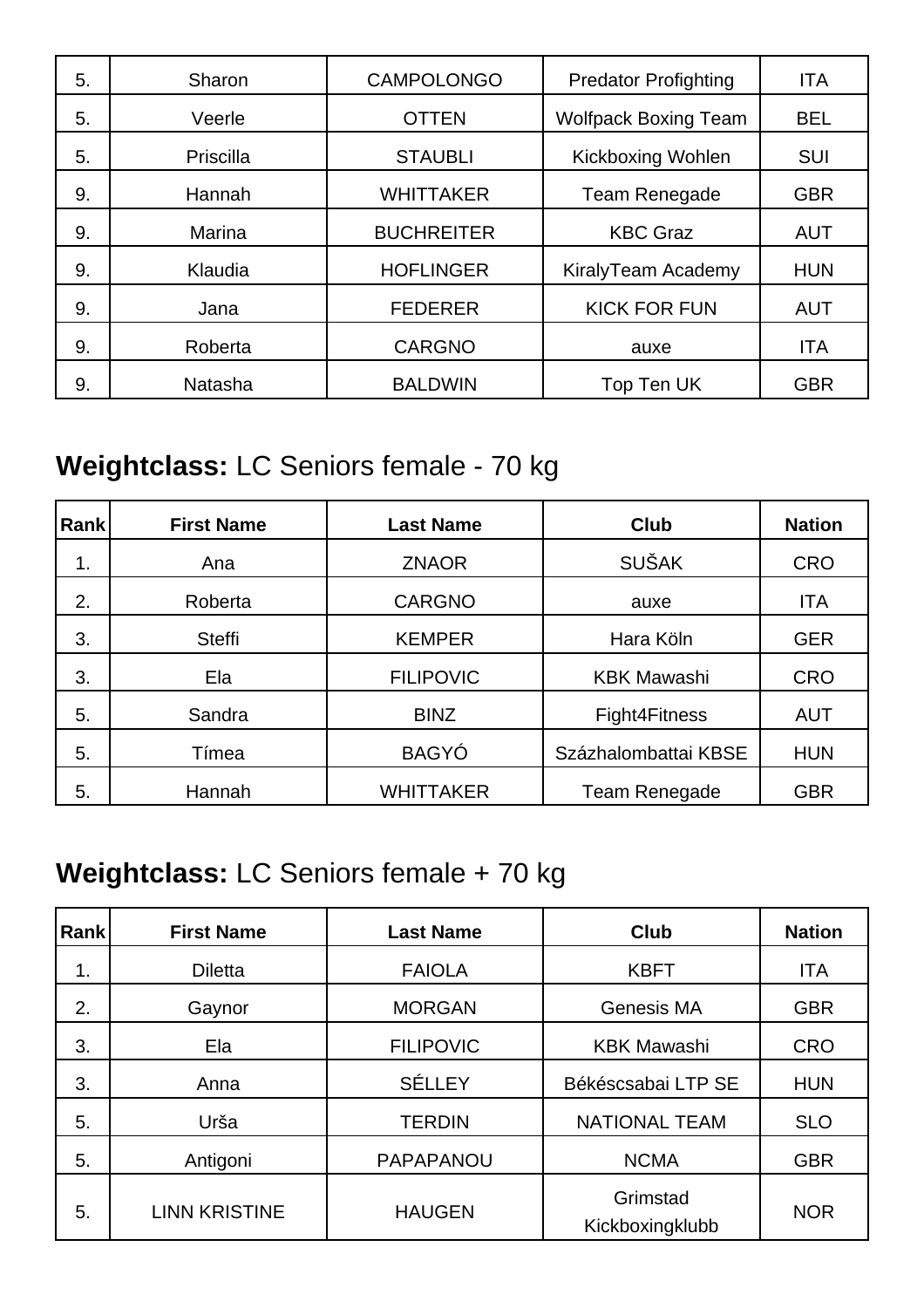| Δ<br>ш<br>ັ<br>$\sim$ $\sim$<br>_____ |
|---------------------------------------|
|---------------------------------------|

#### **Weightclass:** LC Jun./Senior White Belt male - 65 kg

| Rank | <b>First Name</b> | <b>Last Name</b> | Club                        | <b>Nation</b> |
|------|-------------------|------------------|-----------------------------|---------------|
| . .  | <b>Nicolas</b>    | <b>GAUCHER</b>   | <b>Chikudo Martial Arts</b> | LIE           |
| 2.   | Ivan              | <b>JANACEK</b>   | <b>Chikudo Martial Arts</b> | LIE           |
| 3.   | Petar             | VUJIC            | Tae Kwon Do Baden           | AUT           |

#### **Weightclass:** LC Jun./Senior White Belt male - 70 kg

| Rank | <b>First Name</b> | <b>Last Name</b> | Club                        | <b>Nation</b> |
|------|-------------------|------------------|-----------------------------|---------------|
| 1.   | Ivan              | <b>JANACEK</b>   | <b>Chikudo Martial Arts</b> | LIE           |
| 2.   | <b>Nicolas</b>    | <b>GAUCHER</b>   | <b>Chikudo Martial Arts</b> | LIE           |
| 3.   | <b>FULVIO</b>     | <b>SONZOGNI</b>  | Kick Boxing Bergamo         | ITA           |
| 3.   | Petar             | <b>VUJIC</b>     | Tae Kwon Do Baden           | AUT           |

#### **Weightclass:** LC Jun./Senior White Belt male - 75 kg

| Rank             | <b>First Name</b> | <b>Last Name</b> | Club                | <b>Nation</b> |
|------------------|-------------------|------------------|---------------------|---------------|
| . .              | <b>Nicklas</b>    | <b>WAHLER</b>    | TV 1881 Altdorf eV  | GER           |
| ⌒<br><u>. . </u> | Christian         | <b>SCHMIDT</b>   | <b>BSC - Prosic</b> | AUT           |

#### **Weightclass:** LC Jun./Senior White Belt male - 80 kg

| Rank | <b>First Name</b> | <b>Last Name</b> | Club                        | <b>Nation</b> |
|------|-------------------|------------------|-----------------------------|---------------|
| 1.   | <b>Nermin</b>     | <b>MEMCIC</b>    | <b>Chikudo Martial Arts</b> | LIE           |
| 2.   | <b>Martin</b>     | <b>PÉK</b>       | Agrobio Classic KB Club     | <b>HUN</b>    |
| 3.   | Michael           | <b>SCHMIDT</b>   | <b>KBV Weinold</b>          | AUT           |
| 3.   | Joshua            | <b>SÖLCH</b>     | TV 1881 Altdorf eV          | <b>GER</b>    |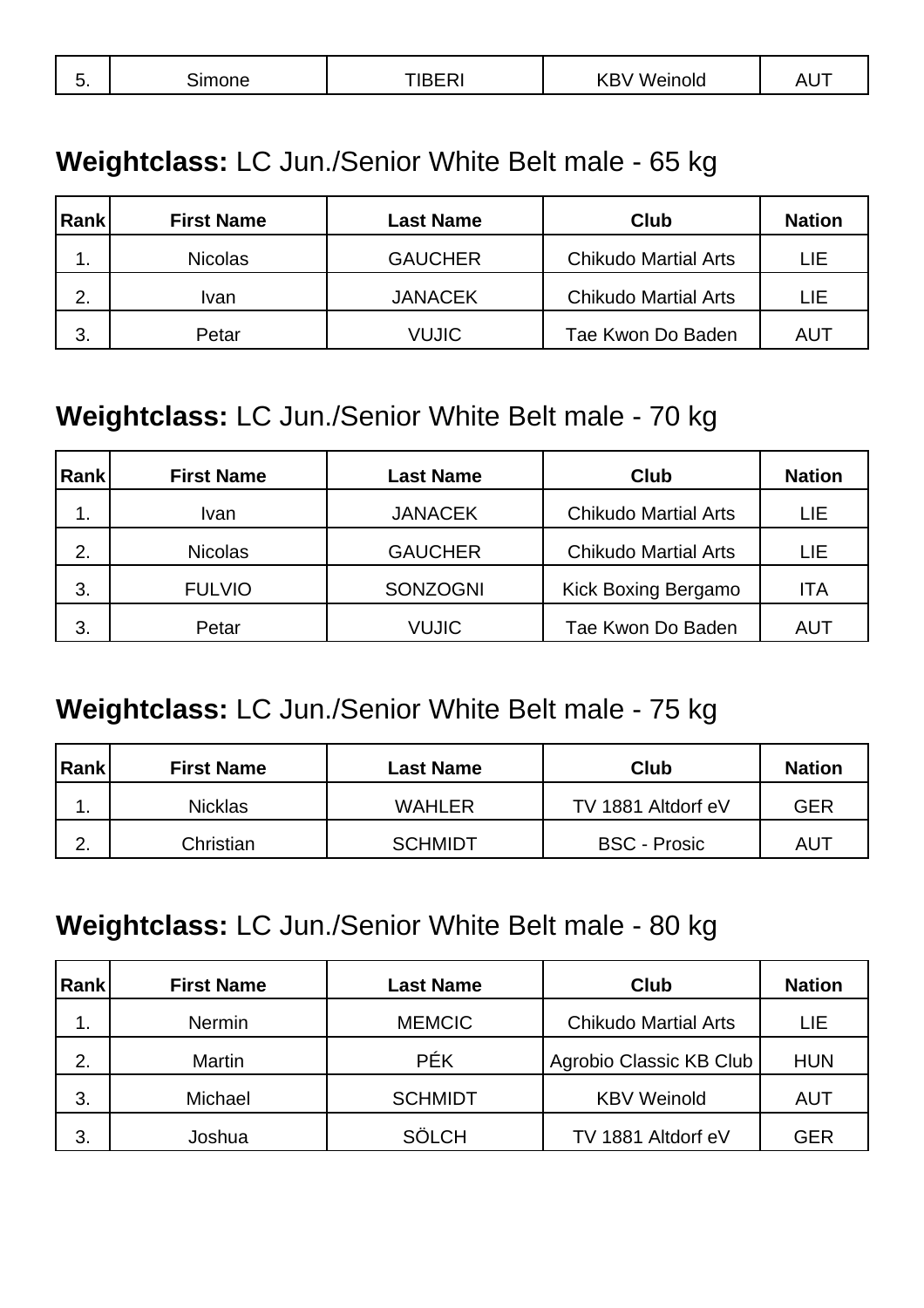#### **Weightclass:** LC Jun./Senior White Belt male + 80 kg

| <b>Rank</b> | <b>First Name</b> | <b>Last Name</b>  | Club                                 | <b>Nation</b> |
|-------------|-------------------|-------------------|--------------------------------------|---------------|
| 1.          | <b>Miklós</b>     | <b>TIPPANUCZ</b>  | Lajo-S-port Team SE                  | <b>HUN</b>    |
| 2.          | Péter             | <b>BICZÓ</b>      | Agrobio Classic KB Club              | <b>HUN</b>    |
| 3.          | <b>LUCIANO</b>    | <b>SALTARI</b>    | <b>CORTOCIRCUITO</b>                 | <b>ITA</b>    |
| 3.          | <b>Tobias</b>     | <b>WEINBECK</b>   | <b>MTV Rosenheim</b>                 | <b>GER</b>    |
| 5.          | <b>Stefan</b>     | <b>SALZBURGER</b> | <b>BSC - Prosic</b>                  | <b>AUT</b>    |
| 5.          | <b>Ivan</b>       | <b>BOSANAC</b>    | <b>CICVARA TEAM</b><br><b>ZAGREB</b> | <b>CRO</b>    |

#### **Weightclass:** LC Jun./Senior White Belt female - 60 kg

| <b>Rank</b> | <b>First Name</b> | <b>Last Name</b>  | Club                       | <b>Nation</b> |
|-------------|-------------------|-------------------|----------------------------|---------------|
| 1.          | Anna              | <b>KLEINERT</b>   | <b>Contact Sports Club</b> | <b>GER</b>    |
| 2.          | <b>Doris</b>      | <b>MAUERHOFER</b> | <b>KBV Weinold</b>         | <b>AUT</b>    |
| 3.          | <b>Stefanie</b>   | <b>NEUGEBAUER</b> | <b>FS Team Becker</b>      | <b>GER</b>    |
| 3.          | <b>Bianca</b>     | <b>MEDERER</b>    | TV 1881 Altdorf eV         | <b>GER</b>    |
| 5.          | Raphaela          | <b>SCHÖPFER</b>   | <b>Kickboxing Wohlen</b>   | <b>SUI</b>    |
| 5.          | Manuela           | <b>STAUD</b>      | <b>KBV Weinold</b>         | <b>AUT</b>    |

#### **Weightclass:** LC Jun./Senior Green Belt male - 65 kg

| Rank | <b>First Name</b> | <b>Last Name</b>    | Club                                | <b>Nation</b> |
|------|-------------------|---------------------|-------------------------------------|---------------|
| 1.   | Dominic           | <b>HUPFER</b>       | TV 1881 Altdorf eV                  | <b>GER</b>    |
| 2.   | <b>Bartlomiej</b> | <b>ARENT</b>        | POLSKI ZWIAZEK<br><b>KICKBOXING</b> | <b>POL</b>    |
| 3.   | Safi              | <b>AHMAD ZUBAIR</b> | ASKÖ Raika Gratwein                 | <b>AUT</b>    |
| 3.   | Mario             | <b>HADER</b>        | ASVÖ KC Rohrbach                    | <b>AUT</b>    |
| 5.   | Olin              | <b>SILBEREISEN</b>  | <b>Swiss Team</b>                   | <b>SUI</b>    |
| 5.   | Parham            | <b>BENAM</b>        | <b>Wolfpack Martial Arts</b>        | <b>GBR</b>    |
| 5.   | Johannes          | <b>LANG</b>         | <b>KBV Weinold</b>                  | <b>AUT</b>    |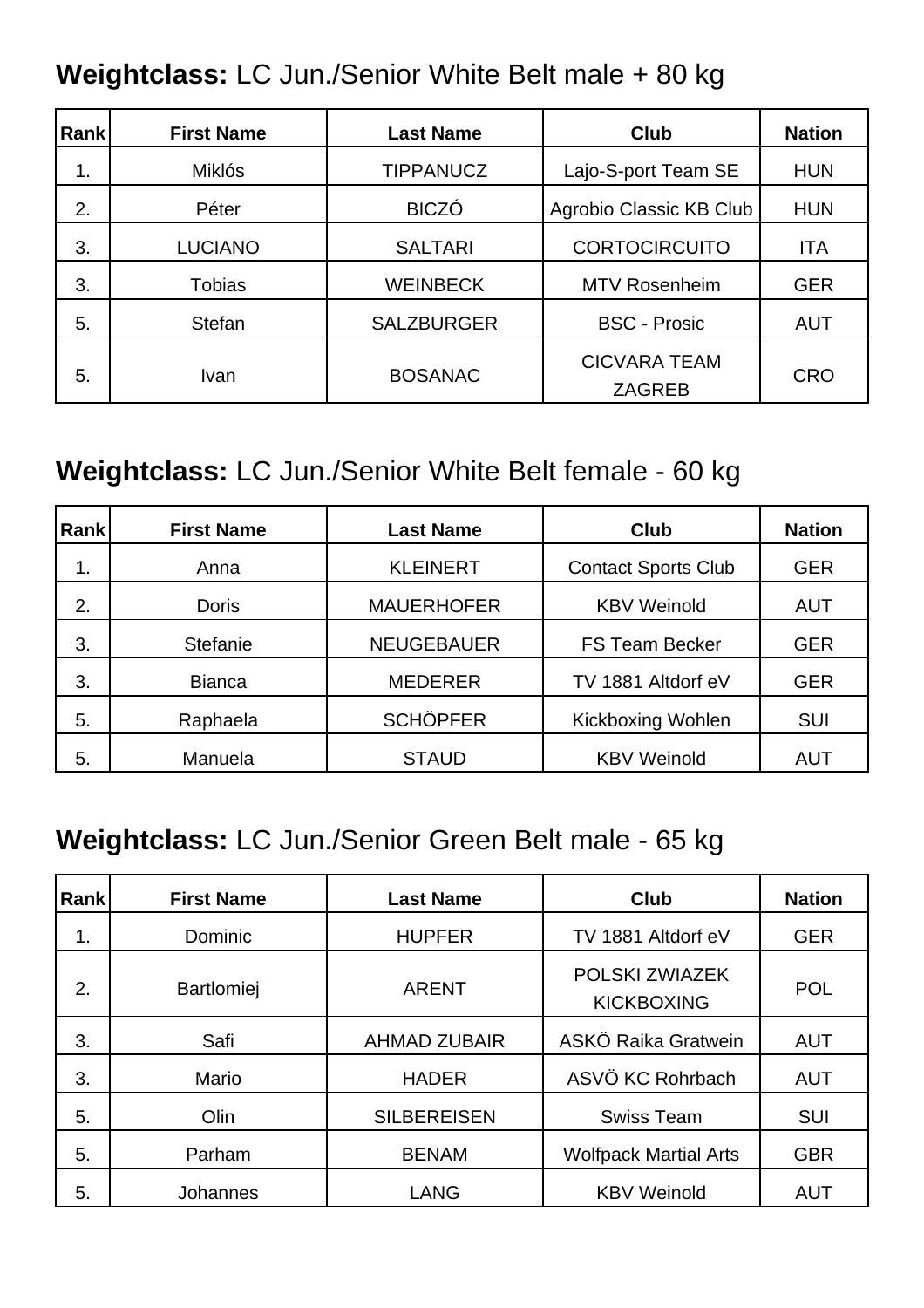#### **Weightclass:** LC Jun./Senior Green Belt male - 70 kg

| <b>Rank</b> | <b>First Name</b> | <b>Last Name</b> | <b>Club</b>                         | <b>Nation</b> |
|-------------|-------------------|------------------|-------------------------------------|---------------|
| 1.          | Andrin            | <b>HUWILER</b>   | <b>Kickboxing Wohlen</b>            | <b>SUI</b>    |
| 2.          | <b>NIKOLA</b>     | <b>PASKALEV</b>  | <b>APD FRIMAS</b>                   | ITA           |
| 3.          | Lukas             | <b>MALZER</b>    | Union-KC-Seekirchen                 | <b>AUT</b>    |
| 3.          | Asura             | <b>ENKHBAYAR</b> | Tae-Kibo                            | <b>AUT</b>    |
| 5.          | Jošt              | <b>HREN</b>      | <b>NATIONAL TEAM</b>                | <b>SLO</b>    |
| 5.          | <b>FABIO</b>      | <b>BOLIS</b>     | <b>APD FRIMAS</b>                   | <b>ITA</b>    |
| 5.          | <b>HEKTOR</b>     | <b>FARRUKV</b>   | <b>APD FRIMAS</b>                   | <b>ITA</b>    |
| 5.          | <b>KAMIL</b>      | <b>MATEJA</b>    | POLSKI ZWIAZEK<br><b>KICKBOXING</b> | <b>POL</b>    |
| 9.          | Parham            | <b>BENAM</b>     | <b>Wolfpack Martial Arts</b>        | <b>GBR</b>    |

#### **Weightclass:** LC Jun./Senior Green Belt male - 75 kg

| <b>Rank</b> | <b>First Name</b> | <b>Last Name</b>     | <b>Club</b>                         | <b>Nation</b> |
|-------------|-------------------|----------------------|-------------------------------------|---------------|
| 1.          | Etienne           | <b>LANGENEGGER</b>   | <b>Chikudo Martial Arts</b>         | LIE           |
| 2.          | <b>Nicklas</b>    | <b>WAHLER</b>        | TV 1881 Altdorf eV                  | <b>GER</b>    |
| 3.          | Simone            | <b>VITTORI</b>       | asd. FKL                            | <b>ITA</b>    |
| 3.          | <b>Patrick</b>    | <b>SEKMEN</b>        | <b>KBV Weinold</b>                  | <b>AUT</b>    |
| 5.          | Christian         | <b>SCHMIDT</b>       | <b>BSC - Prosic</b>                 | <b>AUT</b>    |
| 5.          | <b>Bartlomiej</b> | <b>MARSZALKOWSKI</b> | POLSKI ZWIAZEK<br><b>KICKBOXING</b> | <b>POL</b>    |

#### **Weightclass:** LC Jun./Senior Green Belt male - 80 kg

| Rank | <b>First Name</b> | <b>Last Name</b>   | Club                        | <b>Nation</b> |
|------|-------------------|--------------------|-----------------------------|---------------|
|      | Pumukli           | SZABO PAKO         | KiralyTeam Academy          | <b>HUN</b>    |
| 2.   | Roland            | <b>NEMETH</b>      | <b>TITAN SE</b>             | <b>HUN</b>    |
| 3.   | Etienne           | <b>LANGENEGGER</b> | <b>Chikudo Martial Arts</b> | LIE           |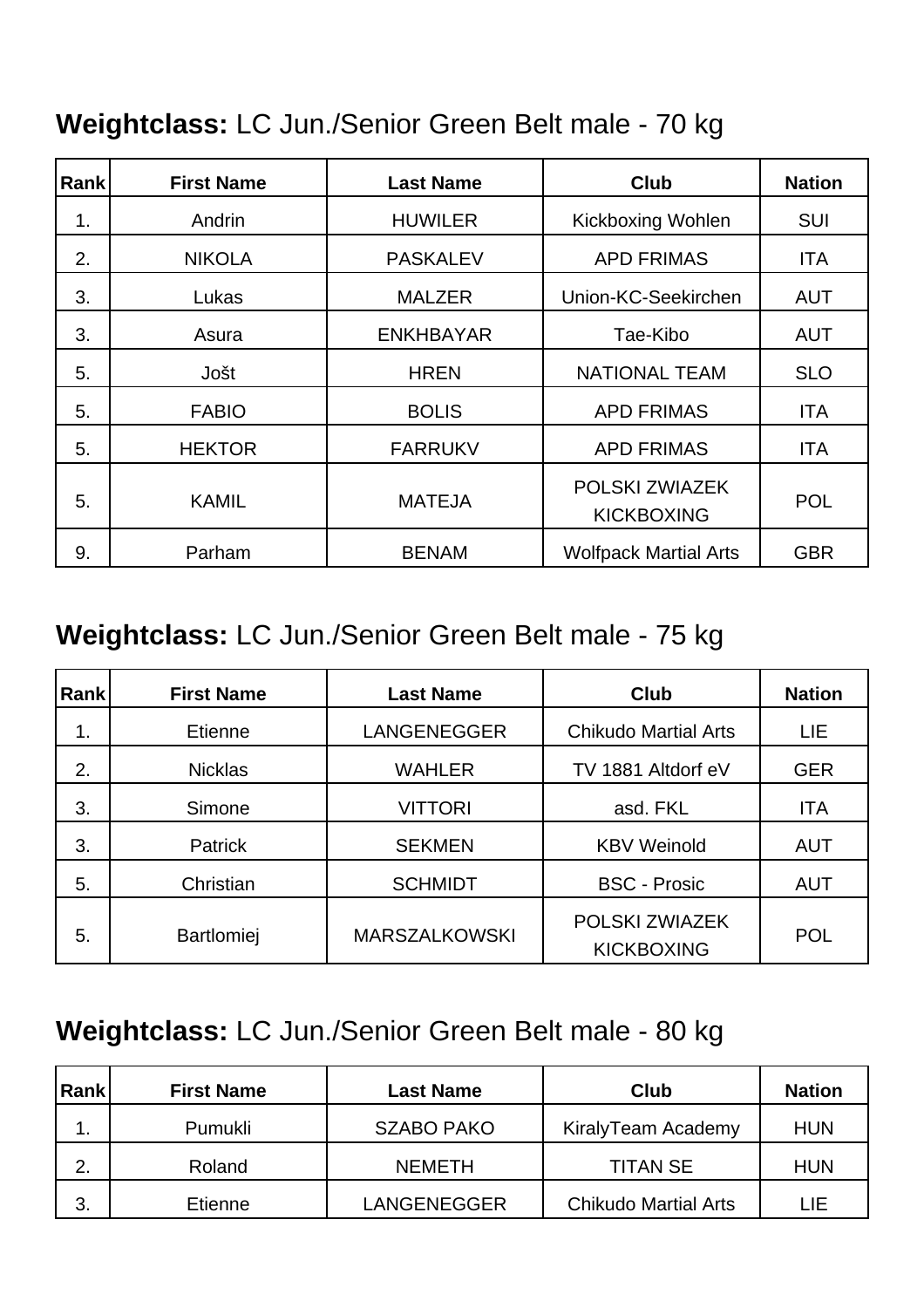| 3. | Lukasz        | <b>PUCZYNSKI</b> | POLSKI ZWIAZEK<br><b>KICKBOXING</b> | <b>POL</b> |
|----|---------------|------------------|-------------------------------------|------------|
| 5. | Joshua        | <b>SÖLCH</b>     | TV 1881 Altdorf eV                  | <b>GER</b> |
| 5. | Martin        | <b>PÉK</b>       | Agrobio Classic KB Club             | <b>HUN</b> |
| 5. | Martin        | <b>HEIROTH</b>   | <b>Swiss Team</b>                   | <b>SUI</b> |
| 5. | <b>Thomas</b> | <b>UNDEUTSCH</b> | <b>KBV Weinold</b>                  | <b>AUT</b> |
| 9. | Gernot        | <b>KOVACIC</b>   | <b>Budo Sport Wien</b>              | <b>AUT</b> |

#### **Weightclass:** LC Jun./Senior Green Belt male + 80 kg

| Rank | <b>First Name</b> | <b>Last Name</b>  | <b>Club</b>             | <b>Nation</b> |
|------|-------------------|-------------------|-------------------------|---------------|
| 1.   | <b>Nico</b>       | <b>MAIER</b>      | <b>KBC Graz</b>         | <b>AUT</b>    |
| 2.   | Riccardo          | <b>MORO</b>       | lazio light contact     | ITA           |
| 3.   | Samuel            | <b>BERGER</b>     | <b>KBV Weinold</b>      | <b>AUT</b>    |
| 3.   | Devin             | <b>RICHNER</b>    | Kickboxing Wohlen       | <b>SUI</b>    |
| 5.   | <b>Stefan</b>     | <b>SALZBURGER</b> | <b>BSC - Prosic</b>     | <b>AUT</b>    |
| 5.   | <b>Tobias</b>     | <b>WEINBECK</b>   | <b>MTV Rosenheim</b>    | <b>GER</b>    |
| 5.   | Marco             | <b>EGGER</b>      | ASKÖ Raika Gratwein     | <b>AUT</b>    |
| 5.   | <b>MIRKO</b>      | <b>ROMEO</b>      | <b>CORTOCIRCUITO</b>    | <b>ITA</b>    |
| 9.   | Erik              | <b>ZORN</b>       | <b>NATIONAL TEAM</b>    | <b>SLO</b>    |
| 9.   | <b>LUCIANO</b>    | <b>SALTARI</b>    | <b>CORTOCIRCUITO</b>    | <b>ITA</b>    |
| 9.   | András            | <b>KADINGER</b>   | Hunyadi SE              | <b>HUN</b>    |
| 9.   | Miljan            | <b>PALIBRK</b>    | <b>NATIONAL TEAM</b>    | <b>SLO</b>    |
| 9.   | Daniel            | <b>STREMPFL</b>   | <b>SK Union Spittal</b> | <b>AUT</b>    |

### **Weightclass:** LC Jun./Senior Green Belt female - 55 kg

| Rank | <b>First Name</b> | <b>Last Name</b> | <b>Club</b>                         | <b>Nation</b> |
|------|-------------------|------------------|-------------------------------------|---------------|
| 1.   | <b>ELISA</b>      | <b>CARSANA</b>   | <b>APD FRIMAS</b>                   | ITA           |
| 2.   | Lara              | <b>MAIER</b>     | <b>KBC Graz</b>                     | <b>AUT</b>    |
| 3.   | Anna              | <b>SWIDERSKA</b> | POLSKI ZWIAZEK<br><b>KICKBOXING</b> | <b>POL</b>    |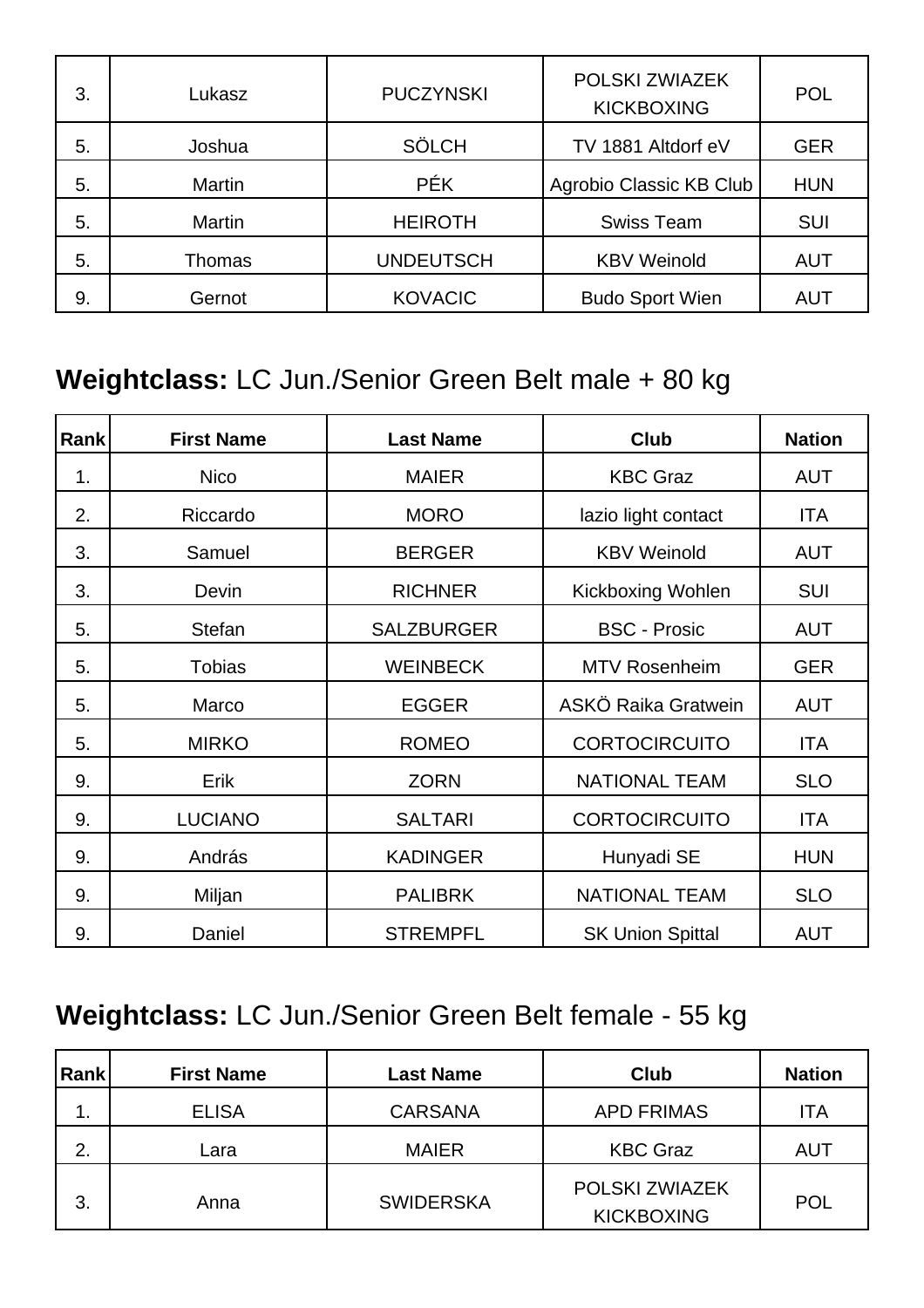| <b>Kickboxing Wohlen</b><br>SCHO<br>SU.<br>υ. |
|-----------------------------------------------|
|-----------------------------------------------|

#### **Weightclass:** LC Jun./Senior Green Belt female - 60 kg

| <b>Rank</b> | <b>First Name</b> | <b>Last Name</b> | <b>Club</b>                 | <b>Nation</b> |
|-------------|-------------------|------------------|-----------------------------|---------------|
| 1.          | Rossana           | <b>MURGIDA</b>   | <b>Chikudo Martial Arts</b> | LIE           |
| 2.          | Lisa              | <b>ARIFANI</b>   | Kampfsportschule Berk       | <b>GER</b>    |
| 3.          | <b>Bianca</b>     | <b>MEDERER</b>   | TV 1881 Altdorf eV          | <b>GER</b>    |
| 3.          | Melanie           | <b>REINALTER</b> | Dragon Sportkarate Telfs    | <b>AUT</b>    |
| 5.          | Angelika          | <b>THURNER</b>   | <b>KBC Tiroler Oberland</b> | AUT           |

#### **Weightclass:** LC Jun./Senior Green Belt female + 60 kg

| Rank | <b>First Name</b> | <b>Last Name</b>  | <b>Club</b>                 | <b>Nation</b> |
|------|-------------------|-------------------|-----------------------------|---------------|
| 1.   | Klaudia           | <b>HOFLINGER</b>  | KiralyTeam Academy          | <b>HUN</b>    |
| 2.   | Saar              | <b>GEENS</b>      | <b>Wolfpack Boxing Team</b> | <b>BEL</b>    |
| 3.   | Elisa             | <b>REINPRECHT</b> | <b>KBC Graz</b>             | <b>AUT</b>    |
| 3.   | Erica             | <b>PICELLO</b>    | Dragon Dojo Conselve        | ITA           |
| 5.   | <b>CLAUDIA</b>    | <b>DONIZZETTI</b> | <b>APD FRIMAS</b>           | ITA           |
| 5.   | Daniela           | <b>HASLER</b>     | <b>Chikudo Martial Arts</b> | LIE           |
| 5.   | Jana              | <b>FEDERER</b>    | <b>KICK FOR FUN</b>         | <b>AUT</b>    |
| 5.   | <b>Doris</b>      | <b>VITASOVIC</b>  | <b>KBK LAV MEDULIN</b>      | <b>CRO</b>    |
| 9.   | Klaudia           | <b>HOFLINGER</b>  | KiralyTeam Academy          | <b>HUN</b>    |
| 9.   | Rossana           | <b>MURGIDA</b>    | <b>Chikudo Martial Arts</b> | LIE           |
| 9.   | Maike             | <b>FISCHER</b>    | Kampfsportschule Berk       | <b>GER</b>    |

#### **Weightclass:** KL Senior female - 50 kg

| <b>Rank</b> | <b>First Name</b> | <b>Last Name</b> | Club                                       | <b>Nation</b> |
|-------------|-------------------|------------------|--------------------------------------------|---------------|
|             | <b>ZANETA</b>     | <b>CIESLA</b>    | <b>POLSKI ZWIAZEK</b><br><b>KICKBOXING</b> | <b>POL</b>    |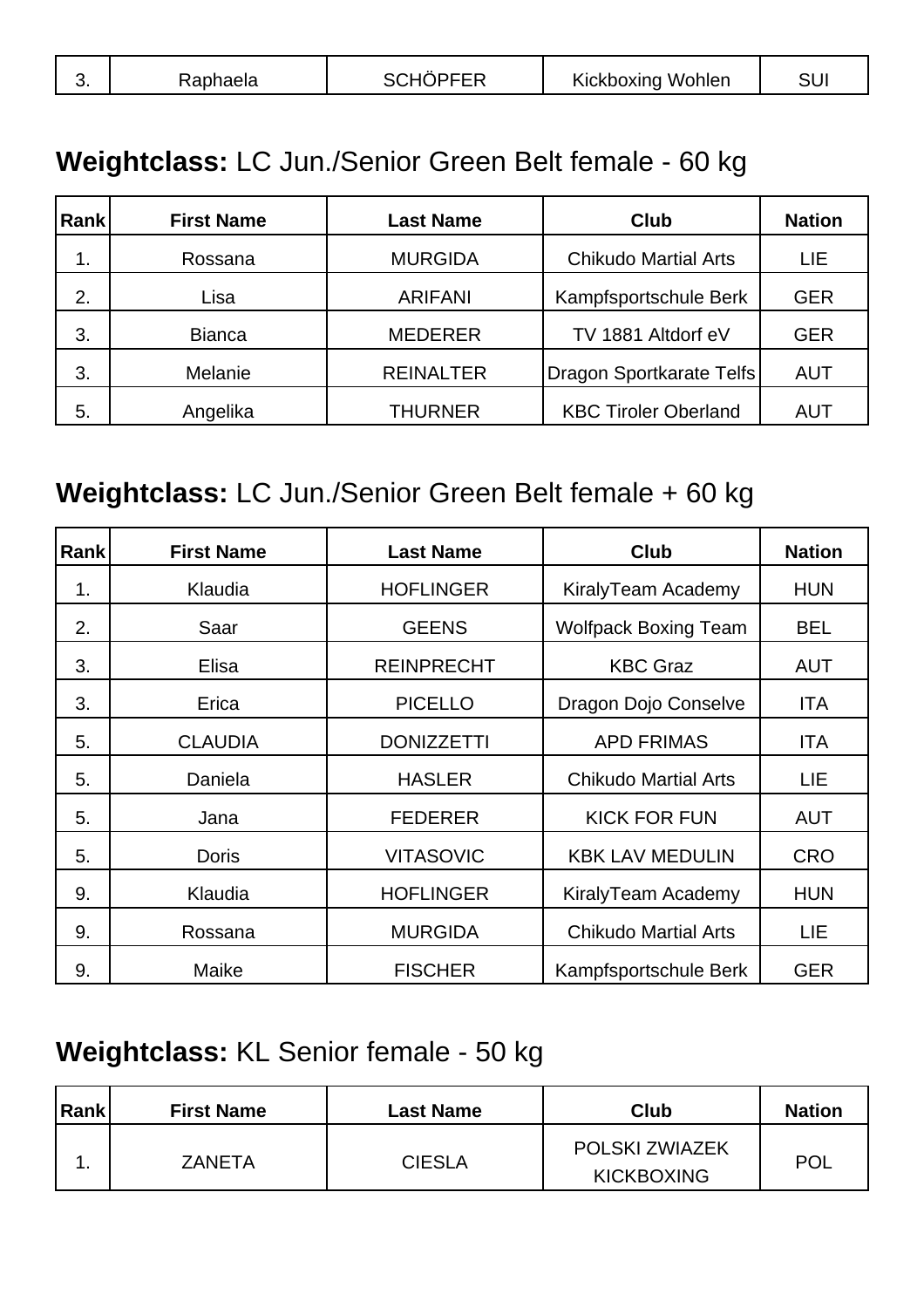| 2. | Anna            | <b>KNOBEL</b>  | POLSKI ZWIAZEK<br><b>KICKBOXING</b> | <b>POL</b> |
|----|-----------------|----------------|-------------------------------------|------------|
| 3. | Valentina       | <b>CABRAS</b>  | Kick Academy Amsicora               | <b>ITA</b> |
| 3. | Elena           | <b>CARDONI</b> | Team Lanzilao                       | <b>ITA</b> |
| 5. | <b>FEDERICA</b> | <b>BARCO</b>   | LUDUSMAGNUM                         | <b>ITA</b> |
| 5. | Patrizia        | <b>PULLING</b> | <b>CKF Klagenfurt</b>               | <b>AUT</b> |
| 5. | Verena          | <b>HOFMANN</b> | <b>Swiss Team Light/Full</b>        | SUI        |

### **Weightclass:** KL Senior female - 55 kg

| Rank | <b>First Name</b> | <b>Last Name</b> | Club                                | <b>Nation</b> |
|------|-------------------|------------------|-------------------------------------|---------------|
| 1.   | Melinda           | <b>RAMADANI</b>  | <b>NATIONAL TEAM</b>                | <b>SLO</b>    |
| 2.   | <b>KRISTINA</b>   | <b>STOJCOVA</b>  | <b>NATIONAL TEAM</b>                | <b>SLO</b>    |
| 3.   | <b>ROMINA</b>     | <b>SHIMA</b>     | LUDUSMAGNUM                         | <b>ITA</b>    |
| 3.   | Elena             | <b>CARDONI</b>   | Team Lanzilao                       | <b>ITA</b>    |
| 5.   | <b>Doris</b>      | <b>KÖHLER</b>    | <b>WAKO Austria</b>                 | <b>AUT</b>    |
| 5.   | Rita              | <b>NAGY</b>      | Combat "D" SC                       | <b>HUN</b>    |
| 5.   | Dorota            | <b>GODZINA</b>   | POLSKI ZWIAZEK<br><b>KICKBOXING</b> | <b>POL</b>    |
| 5.   | Alexandra         | <b>DIMITROVA</b> | <b>IKKEN</b>                        | <b>BUL</b>    |

### **Weightclass:** KL Senior female - 60 kg

| Rank | <b>First Name</b> | <b>Last Name</b>  | <b>Club</b>                              | <b>Nation</b> |
|------|-------------------|-------------------|------------------------------------------|---------------|
| 1.   | <b>Nicole</b>     | <b>PERONA</b>     | <b>Light Revolution</b><br><b>TOPTEN</b> | <b>ITA</b>    |
| 2.   | Paulina           | <b>JARZMIK</b>    | <b>Chikudo Martial Arts</b>              | LIE           |
| 3.   | Petra             | ŽEJAVAC           | <b>NATIONAL TEAM</b>                     | <b>SLO</b>    |
| 3.   | Tereza            | <b>MARTINKOVA</b> | <b>Czech Fullcontact Union</b>           | <b>CZE</b>    |
| 5.   | Diana             | <b>TANUSHAJ</b>   | <b>KBK LAV MEDULIN</b>                   | <b>CRO</b>    |
| 5.   | Helena            | <b>MAKSIMOVIC</b> | <b>SERBIA</b>                            | <b>SRB</b>    |
| 5.   | <b>ANELLO</b>     | <b>VALENTINA</b>  | LUDUSMAGNUM                              | <b>ITA</b>    |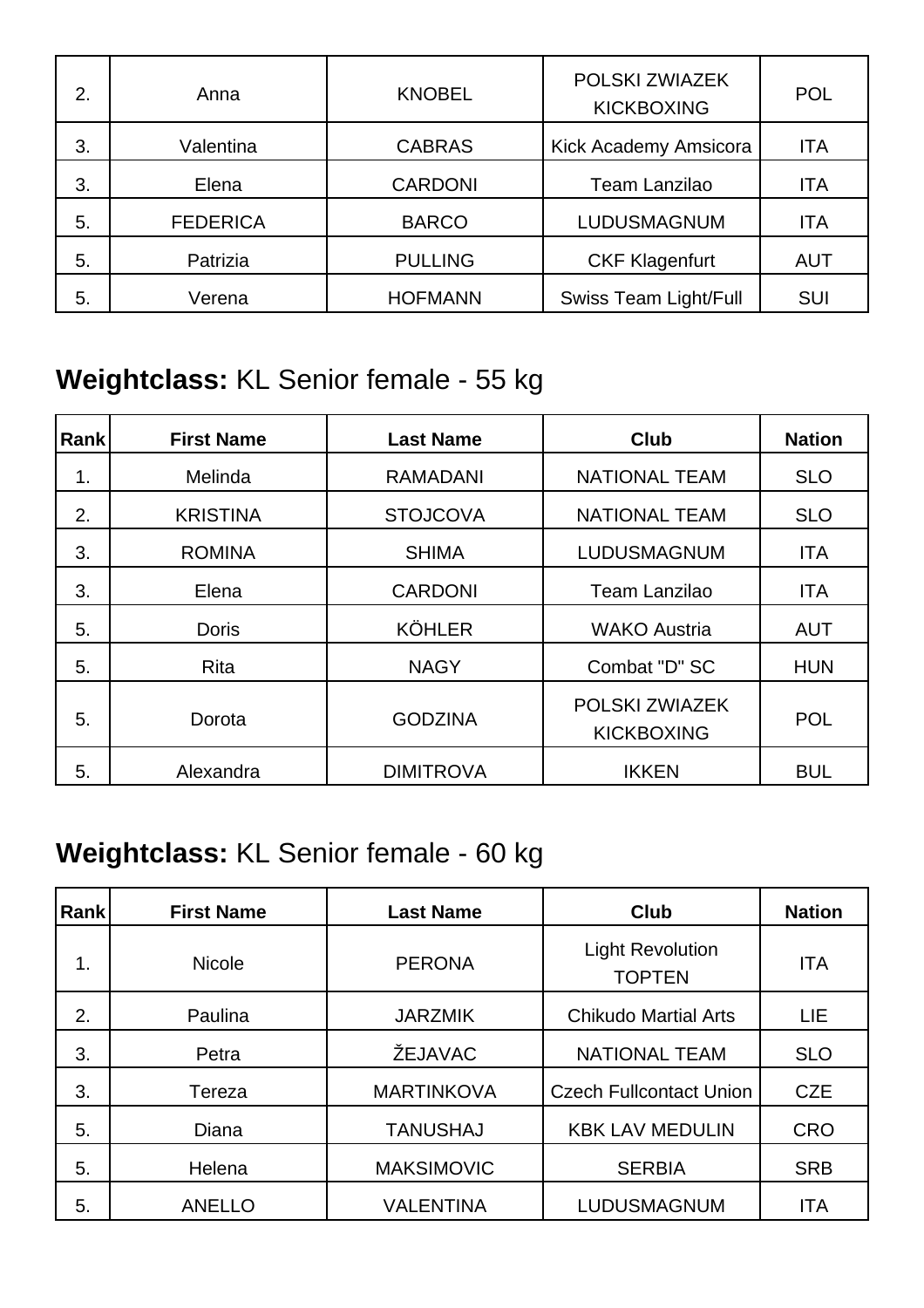### **Weightclass:** KL Senior female - 65 kg

| Rankl | <b>First Name</b> | <b>Last Name</b>  | Club                                | <b>Nation</b> |
|-------|-------------------|-------------------|-------------------------------------|---------------|
| 1.    | Natasha           | <b>BALDWIN</b>    | Top Ten UK                          | <b>GBR</b>    |
| 2.    | Sharon            | <b>CAMPOLONGO</b> | <b>Predator Profighting</b>         | <b>ITA</b>    |
| 3.    | <b>CARUSO</b>     | <b>CRISTINA</b>   | LUDUSMAGNUM                         | <b>ITA</b>    |
| 3.    | <b>Nikole</b>     | <b>MARANGONI</b>  | Asd SantaSabina<br>marnikca         | <b>ITA</b>    |
| 5.    | Priscilla         | <b>STAUBLI</b>    | <b>Kickboxing Wohlen</b>            | <b>SUI</b>    |
| 5.    | Monika            | <b>KEDZIERSKA</b> | POLSKI ZWIAZEK<br><b>KICKBOXING</b> | <b>POL</b>    |

#### **Weightclass:** KL Senior female + 65 kg

| Rank | <b>First Name</b> | <b>Last Name</b>  | Club                                | <b>Nation</b> |
|------|-------------------|-------------------|-------------------------------------|---------------|
| 1.   | Veronika          | <b>KOHUTOVA</b>   | <b>Czech Fullcontact Union</b>      | <b>CZE</b>    |
| 2.   | <b>Boglarka</b>   | <b>BRUNNER</b>    | <b>TITAN SE</b>                     | <b>HUN</b>    |
| 3.   | Agnieszka         | <b>WISNIEWSKA</b> | POLSKI ZWIAZEK<br><b>KICKBOXING</b> | <b>POL</b>    |
| 3.   | Petra             | <b>BOROS</b>      | Lajo-S-port Team SE                 | <b>HUN</b>    |
| 5.   | Sandra            | <b>BINZ</b>       | Fight4Fitness                       | <b>AUT</b>    |
| 5.   | Aleša             | <b>BAGARI</b>     | <b>NATIONAL TEAM</b>                | <b>SLO</b>    |
| 5.   | <b>SILVIA</b>     | <b>SCAMPINI</b>   | <b>LUDUSMAGNUM</b>                  | ITA           |
| 5.   | Katarína          | <b>DOVALOVA</b>   | <b>ŠKP Banská Bystrica</b>          | <b>SVK</b>    |
| 9.   | Marzena           | <b>PRZYDATEK</b>  | POLSKI ZWIAZEK<br><b>KICKBOXING</b> | <b>POL</b>    |
| 9.   | Kata              | <b>BOROS</b>      | Lajo-S-port Team SE                 | <b>HUN</b>    |
| 9.   | Anna              | <b>SÉLLEY</b>     | Békéscsabai LTP SE                  | <b>HUN</b>    |

### **Weightclass:** KL Senior male - 57 kg

|  | $D$ ank | <b>First Name</b> | <b>Name</b><br>_as† | Club | -45. |
|--|---------|-------------------|---------------------|------|------|
|--|---------|-------------------|---------------------|------|------|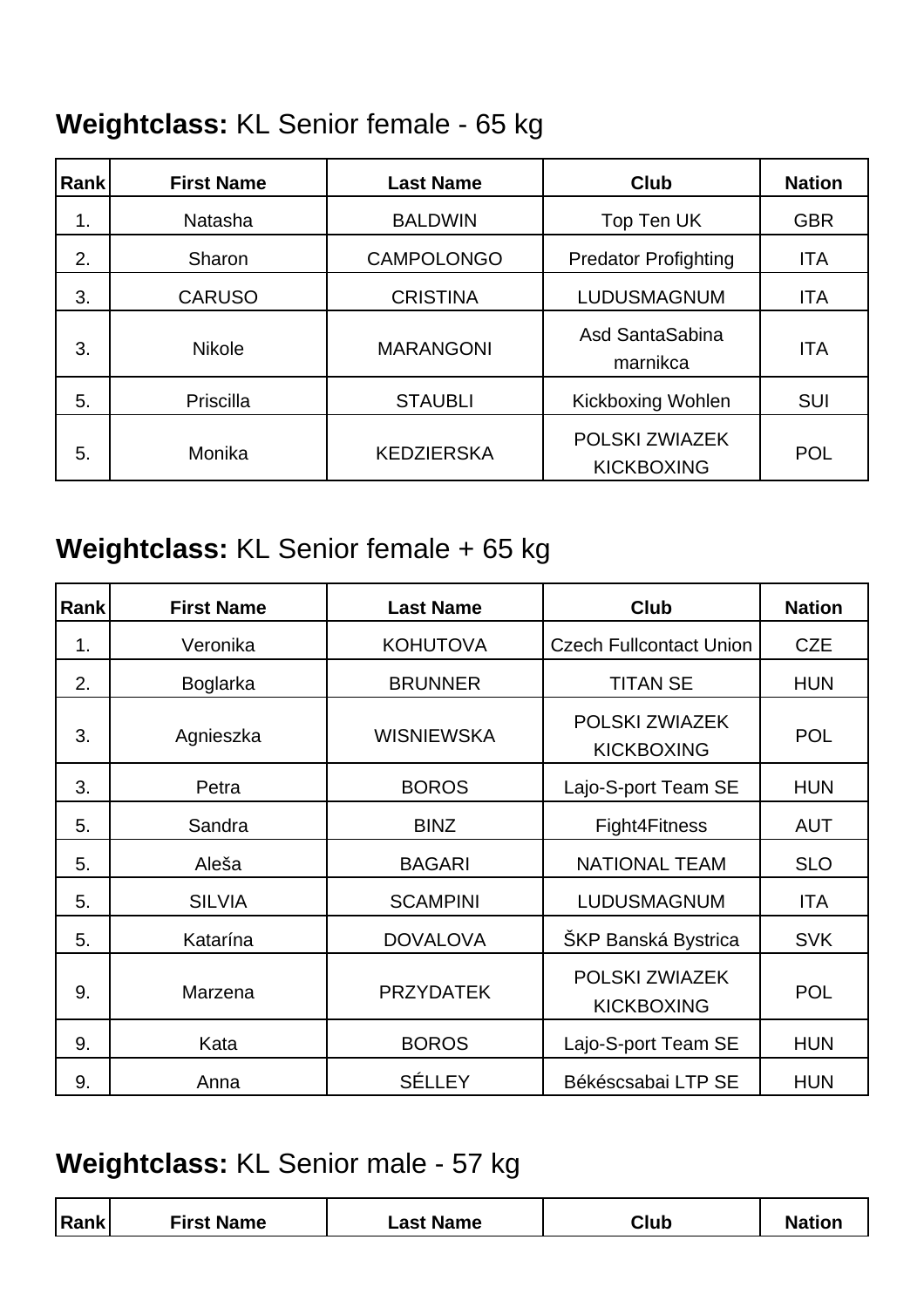|    | Ivan  | <b>SCIOLLA</b>   | <b>Light Revolution</b><br><b>TOPTEN</b> | ITA        |
|----|-------|------------------|------------------------------------------|------------|
| っ  | Mirco | <b>TOCCACELI</b> | <b>ASD PKT-Campiglia</b>                 | <b>TA</b>  |
| 3. | Alper | <b>ARSLAN</b>    | <b>Kickboxing Wohlen</b>                 | <b>SUI</b> |

# **Weightclass:** KL Senior male - 63 kg

| <b>Rank</b> | <b>First Name</b> | <b>Last Name</b>      | <b>Club</b>                              | <b>Nation</b> |
|-------------|-------------------|-----------------------|------------------------------------------|---------------|
| 1.          | Maciej            | <b>DOMINCZAK</b>      | POLSKI ZWIAZEK<br><b>KICKBOXING</b>      | <b>POL</b>    |
| 2.          | <b>Matthias</b>   | <b>JENNI</b>          | Swiss Team Light/Full                    | <b>SUI</b>    |
| 3.          | Mateusz           | <b>NIZEJEWSKI</b>     | POLSKI ZWIAZEK<br><b>KICKBOXING</b>      | <b>POL</b>    |
| 3.          | Manuel            | <b>GARCÍA SÁCNHEZ</b> | Hispania Team                            | <b>ESP</b>    |
| 5.          | Lorenzo           | <b>DEL GAUDIO</b>     | <b>Dynamite Team</b>                     | <b>ITA</b>    |
| 5.          | Amir              | <b>SUSNJAR</b>        | <b>KBS "LJUTOC"</b><br><b>ORAŠAC</b>     | <b>BIH</b>    |
| 5.          | Luca              | <b>CAVALIERE</b>      | <b>Predator Profighting</b>              | <b>ITA</b>    |
| 5.          | Diego             | <b>HOREMANS</b>       | <b>Wolfpack Boxing Team</b>              | <b>BEL</b>    |
| 9.          | Radoje            | <b>STEVANOVIC</b>     | <b>SERBIA</b>                            | <b>SRB</b>    |
| 9.          | Emanuel           | <b>IMHOF</b>          | Swiss Team Light/Full                    | SUI           |
| 9.          | Radek             | <b>MORAVEC</b>        | <b>Czech Fullcontact Union</b>           | <b>CZE</b>    |
| 9.          | Patryk            | <b>KOSTUREK</b>       | <b>RKSW</b>                              | <b>POL</b>    |
| 9.          | Kacper            | <b>NARLOCH</b>        | POLSKI ZWIAZEK<br><b>KICKBOXING</b>      | <b>POL</b>    |
| 9.          | Elijah            | <b>EVERILL</b>        | <b>Light Revolution</b><br><b>TOPTEN</b> | <b>ITA</b>    |

### **Weightclass:** KL Senior male - 69 kg

| Rank | <b>First Name</b> | <b>Last Name</b> | Club                              | <b>Nation</b> |
|------|-------------------|------------------|-----------------------------------|---------------|
|      | Georgian          | <b>CIAMPEANU</b> | AS ANCO MARZIO<br><b>SPORTING</b> | <b>TA</b>     |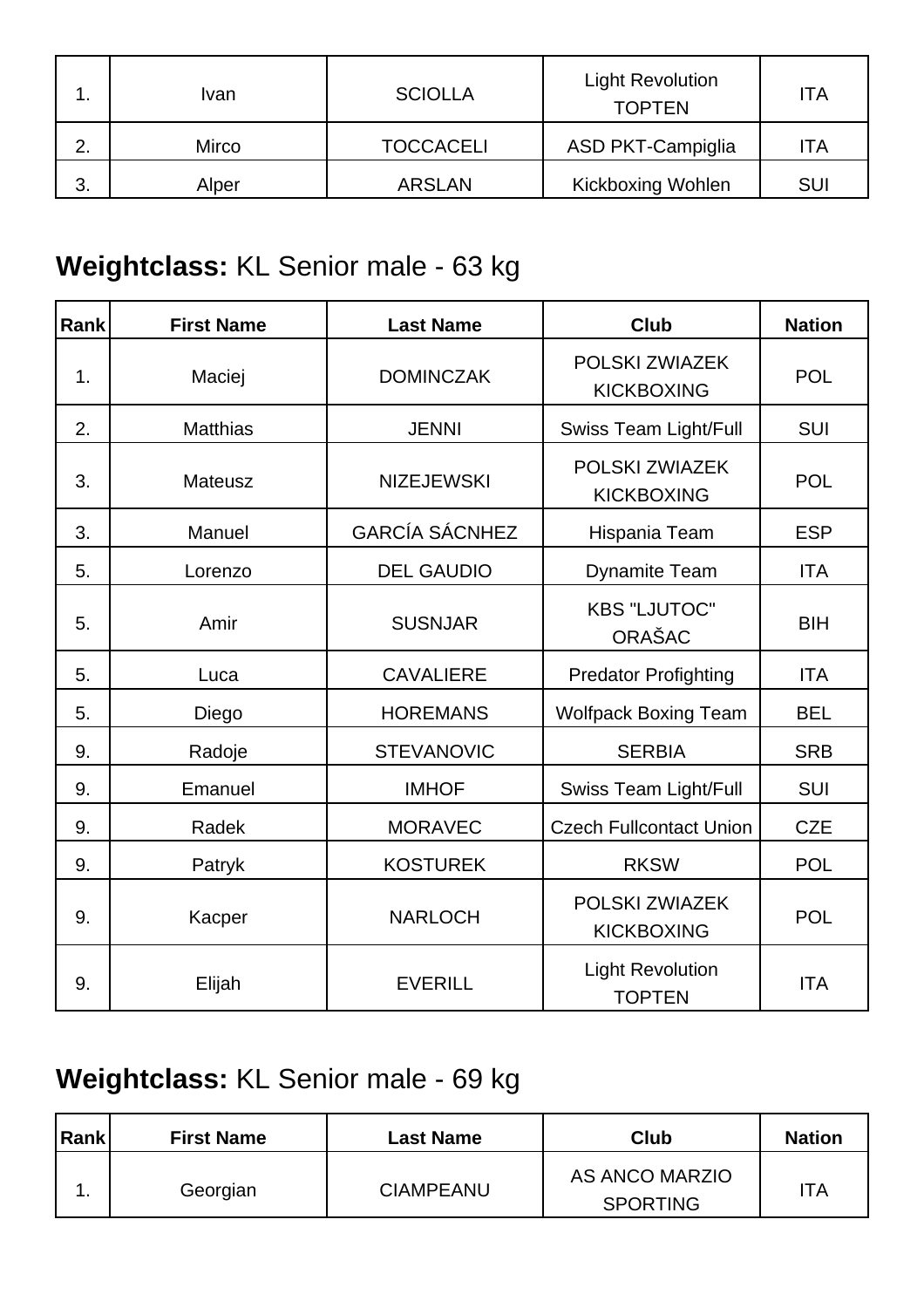| 2.  | Roger            | <b>GARBACZEWSKI</b> | POLSKI ZWIAZEK<br><b>KICKBOXING</b> | <b>POL</b> |
|-----|------------------|---------------------|-------------------------------------|------------|
| 3.  | Adrian           | <b>DURMA</b>        | POLSKI ZWIAZEK<br><b>KICKBOXING</b> | <b>POL</b> |
| 3.  | <b>SIMIONATO</b> | <b>ALESSANDRO</b>   | LUDUSMAGNUM                         | <b>ITA</b> |
| 5.  | Radolav          | <b>SLAVCHEV</b>     | <b>IKKEN</b>                        | <b>BUL</b> |
| 5.  | Remo             | <b>MATHIEU</b>      | Swiss Team Light/Full               | <b>SUI</b> |
| 5.  | Seherzad         | <b>ZULIC</b>        | <b>KBS "LJUTOC"</b><br>ORAŠAC       | <b>BIH</b> |
| 5.  | Octavian         | <b>OGREZEANU</b>    | Dragon Dojo Conselve                | <b>ITA</b> |
| 9.  | Diego            | <b>HOREMANS</b>     | <b>Wolfpack Boxing Team</b>         | <b>BEL</b> |
| 9.  | Simone           | <b>MONACO</b>       | <b>ACTIONTEAM</b>                   | <b>ITA</b> |
| 9.  | <b>BERNONI</b>   | <b>STEFANO</b>      | LUDUSMAGNUM                         | <b>ITA</b> |
| 9.  | Arnold           | <b>BITO</b>         | <b>TITAN SE</b>                     | <b>HUN</b> |
| 9.  | Sascha           | <b>SPRINGER</b>     | Combat Berlin e.V                   | <b>GER</b> |
| 9.  | Mauro            | <b>CIPRIANI</b>     | <b>ACTIONTEAM</b>                   | <b>ITA</b> |
| 9.  | Andrin           | <b>HUWILER</b>      | Kickboxing Wohlen                   | <b>SUI</b> |
| 9.  | Wolfgang         | <b>GOGER</b>        | <b>KBU Pischelsdorf</b>             | <b>AUT</b> |
| 17. | Vojtech          | <b>SMETANA</b>      | <b>Czech Fullcontact Union</b>      | <b>CZE</b> |

# **Weightclass:** KL Senior male - 74 kg

| Rank | <b>First Name</b> | <b>Last Name</b>      | Club                                | <b>Nation</b> |
|------|-------------------|-----------------------|-------------------------------------|---------------|
| 1.   | <b>Ivan</b>       | <b>OVSIENKO</b>       | ŠKP Banská Bystrica                 | <b>SVK</b>    |
| 2.   | Elvedin           | <b>DULIC</b>          | <b>KBC Bihac Bihac</b>              | <b>BIH</b>    |
| 3.   | Luka              | <b>SPREMO</b>         | <b>SERBIA</b>                       | <b>SRB</b>    |
| 3.   | <b>KAROL</b>      | <b>KRUZEL</b>         | POLSKI ZWIAZEK<br><b>KICKBOXING</b> | <b>POL</b>    |
| 5.   | Mihaly            | <b>SIMON</b>          | Combat "D" SC                       | <b>HUN</b>    |
| 5.   | <b>IVAN</b>       | <b>NOVOSEL</b>        | <b>KBK Ivanic-Grad</b>              | <b>CRO</b>    |
| 5.   | José Ricardo      | <b>HUERTA CANTERO</b> | Hispania Team                       | <b>ESP</b>    |
| 5.   | Nikolaj           | <b>RIDE</b>           | Fight - Club Oberfranken            | <b>GER</b>    |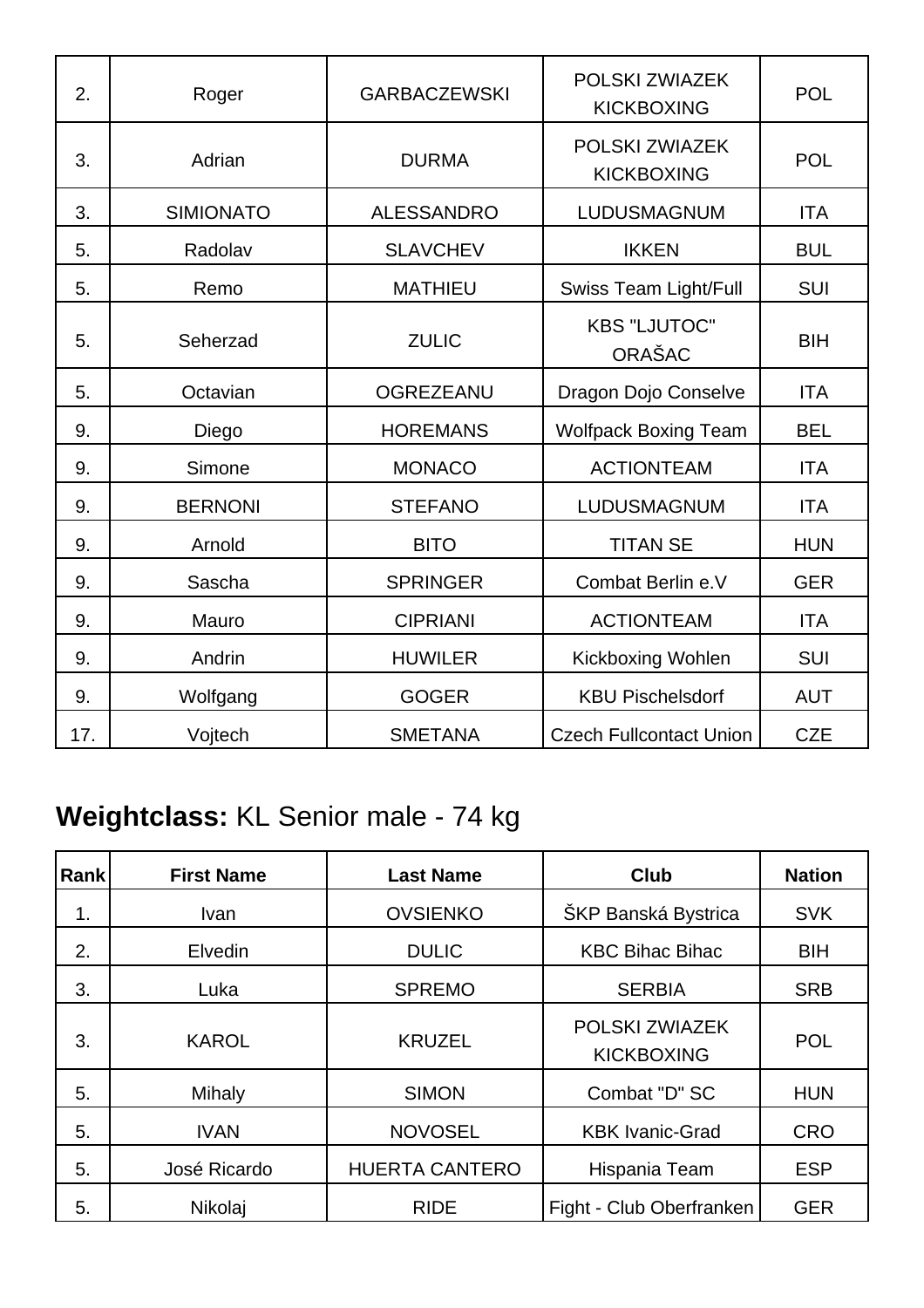| 9. | <b>Borislav</b> | <b>HADJIGENOV</b> | <b>IKKEN</b>                             | <b>BUL</b> |
|----|-----------------|-------------------|------------------------------------------|------------|
| 9. | Alessandro      | <b>GOBER</b>      | <b>Predator Profighting</b>              | ITA        |
| 9. | Stevan          | ZARIC             | <b>SERBIA</b>                            | <b>SRB</b> |
| 9. | Mario           | <b>NANI</b>       | <b>Light Revolution</b><br><b>TOPTEN</b> | <b>ITA</b> |

### **Weightclass:** KL Senior male - 79 kg

| Rank | <b>First Name</b> | <b>Last Name</b>      | <b>Club</b>                         | <b>Nation</b> |
|------|-------------------|-----------------------|-------------------------------------|---------------|
| 1.   | Jerzy             | <b>WRONSKI</b>        | POLSKI ZWIAZEK<br><b>KICKBOXING</b> | <b>POL</b>    |
| 2.   | <b>Stefan</b>     | <b>JANJATOV</b>       | <b>SERBIA</b>                       | <b>SRB</b>    |
| 3.   | Michael           | <b>GOLLOB</b>         | <b>KSU Porcia</b>                   | <b>AUT</b>    |
| 3.   | Lukasz            | <b>PUCZYNSKI</b>      | POLSKI ZWIAZEK<br><b>KICKBOXING</b> | <b>POL</b>    |
| 5.   | Ales              | <b>MARTINEK</b>       | <b>Czech Fullcontact Union</b>      | <b>CZE</b>    |
| 5.   | José Ricardo      | <b>HUERTA CANTERO</b> | Hispania Team                       | <b>ESP</b>    |
| 5.   | <b>Balázs</b>     | <b>KIS</b>            | Esztergomi KBSE                     | <b>HUN</b>    |
| 5.   | <b>EDOARDO</b>    | <b>GHILARDI</b>       | <b>Kick Boxing Bergamo</b>          | ITA           |
| 9.   | Michele           | <b>BIAGIOTTI</b>      | <b>ASD PKT-Campiglia</b>            | ITA           |
| 9.   | David             | <b>SORGER</b>         | ASKÖ Raika Gratwein                 | <b>AUT</b>    |
| 9.   | Gernot            | <b>KOVACIC</b>        | <b>Budo Sport Wien</b>              | <b>AUT</b>    |

### **Weightclass:** KL Senior male - 84 kg

| <b>Rank</b> | <b>First Name</b> | <b>Last Name</b>  | <b>Club</b>                         | <b>Nation</b> |
|-------------|-------------------|-------------------|-------------------------------------|---------------|
| 1.          | <b>WOJCIECH</b>   | <b>WISNIEWSKI</b> | POLSKI ZWIAZEK<br><b>KICKBOXING</b> | <b>POL</b>    |
| 2.          | <b>Milutin</b>    | <b>NIKOLIC</b>    | <b>SERBIA</b>                       | <b>SRB</b>    |
| 3.          | Štefan            | <b>STANIC</b>     | <b>NATIONAL TEAM</b>                | <b>SLO</b>    |
| 3.          | Lukas             | <b>ALTENHUBER</b> | Fight4Fitness                       | <b>AUT</b>    |
| 5.          | <b>Patrick</b>    | <b>GRABNER</b>    | <b>WAKO Austria</b>                 | <b>AUT</b>    |
| 5.          | Viktor            | TÓTH              | Lajo-S-port Team SE                 | <b>HUN</b>    |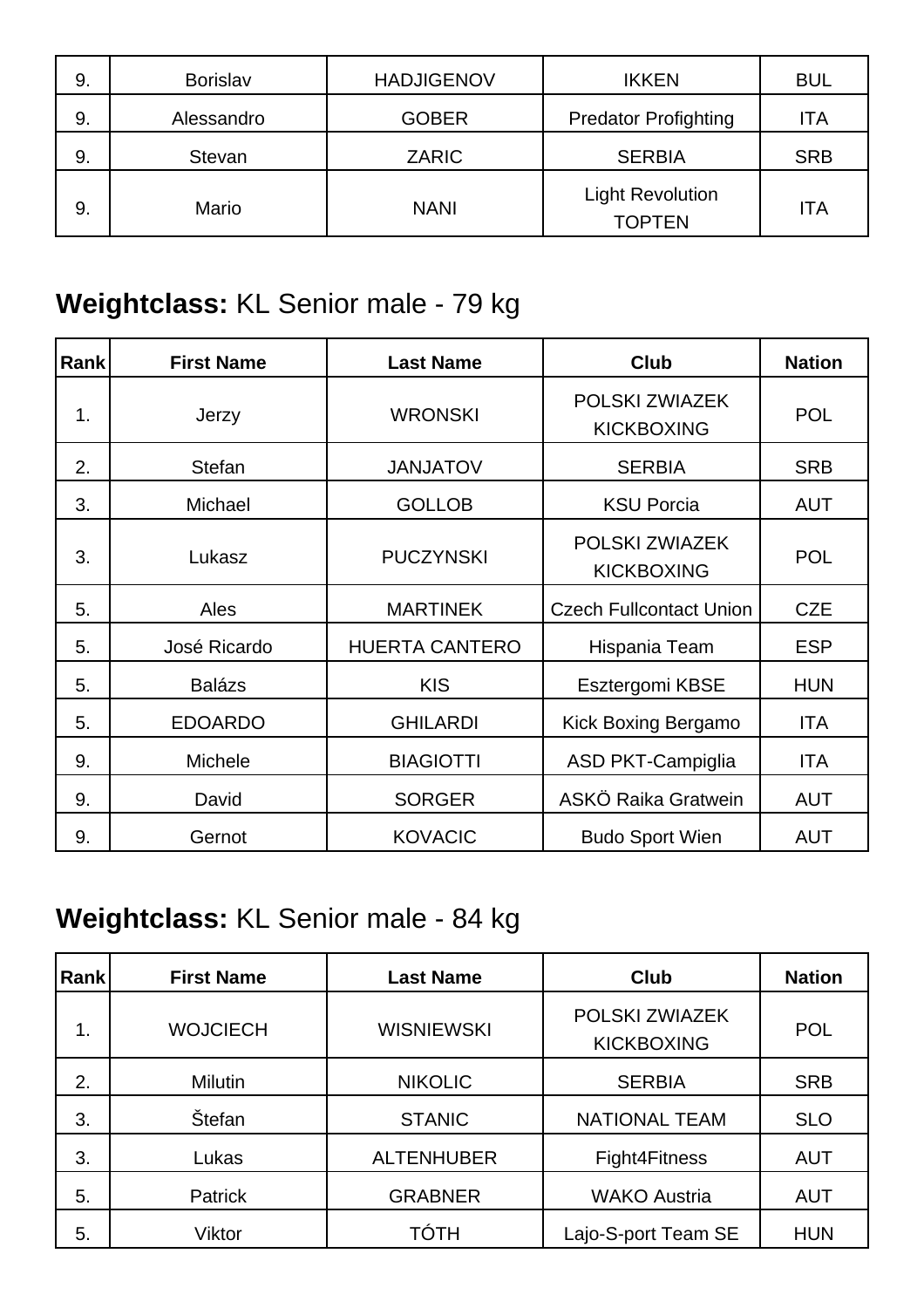| J. | .dam | <b>AVAN</b> | <b>Czech Fullcontact Union</b> | ---<br>◡▵∟ |
|----|------|-------------|--------------------------------|------------|
|----|------|-------------|--------------------------------|------------|

### **Weightclass:** KL Senior male - 89 kg

| <b>Rank</b> | <b>First Name</b> | <b>Last Name</b>  | <b>Club</b>                         | <b>Nation</b> |
|-------------|-------------------|-------------------|-------------------------------------|---------------|
| 1.          | <b>MATEUSZ</b>    | <b>JERECZEK</b>   | POLSKI ZWIAZEK<br><b>KICKBOXING</b> | <b>POL</b>    |
| 2.          | Cyprian           | <b>GRZEDA</b>     | POLSKI ZWIAZEK<br><b>KICKBOXING</b> | <b>POL</b>    |
| 3.          | Štefan            | <b>STANIC</b>     | <b>NATIONAL TEAM</b>                | <b>SLO</b>    |
| 3.          | Jan               | <b>MARHAN</b>     | <b>Czech Fullcontact Union</b>      | <b>CZE</b>    |
| 5.          | Jerònimo          | <b>TUDELA</b>     | <b>Swiss Team Light/Full</b>        | <b>SUI</b>    |
| 5.          | Cedric            | <b>MENEREUILT</b> | Les Jaguars KB 44/P                 | <b>FRA</b>    |
| 5.          | <b>Miklós</b>     | <b>TIPPANUCZ</b>  | Lajo-S-port Team SE                 | <b>HUN</b>    |
| 5.          | <b>Michal</b>     | <b>LUPINEK</b>    | <b>Czech Fullcontact Union</b>      | <b>CZE</b>    |

### **Weightclass:** KL Senior male - 94 kg

| Rank | <b>First Name</b> | <b>Last Name</b>  | <b>Club</b>                         | <b>Nation</b> |
|------|-------------------|-------------------|-------------------------------------|---------------|
| 1.   | <b>PIOTR</b>      | <b>WYPCHAL</b>    | POLSKI ZWIAZEK<br><b>KICKBOXING</b> | <b>POL</b>    |
| 2.   | Adrian            | <b>ALIU</b>       | <b>Swiss Team Light/Full</b>        | <b>SUI</b>    |
| 3.   | Jerònimo          | <b>TUDELA</b>     | <b>Swiss Team Light/Full</b>        | <b>SUI</b>    |
| 3.   | Stanislav         | <b>GODLA</b>      | <b>Czech Fullcontact Union</b>      | <b>CZE</b>    |
| 5.   | <b>PATRYK</b>     | <b>ZABOROWSKI</b> | POLSKI ZWIAZEK<br><b>KICKBOXING</b> | <b>POL</b>    |
| 5.   | Nándor            | <b>HIDVÉGI</b>    | Lajo-S-port Team SE                 | <b>HUN</b>    |
| 5.   | Roland            | <b>SZABÓ</b>      | Lajo-S-port Team SE                 | <b>HUN</b>    |
| 5.   | Jeroen            | <b>VERDURMEN</b>  | <b>Wolfpack Boxing Team</b>         | <b>BEL</b>    |
| 9.   | Danilo            | ZACCONE           | <b>ACTIONTEAM</b>                   | <b>ITA</b>    |
| 9.   | <b>Štefan</b>     | ŠARMÍR            | CBŠ Trnava                          | <b>SVK</b>    |
| 9.   | Viktor            | <b>HARGITAI</b>   | Esztergomi KBSE                     | <b>HUN</b>    |